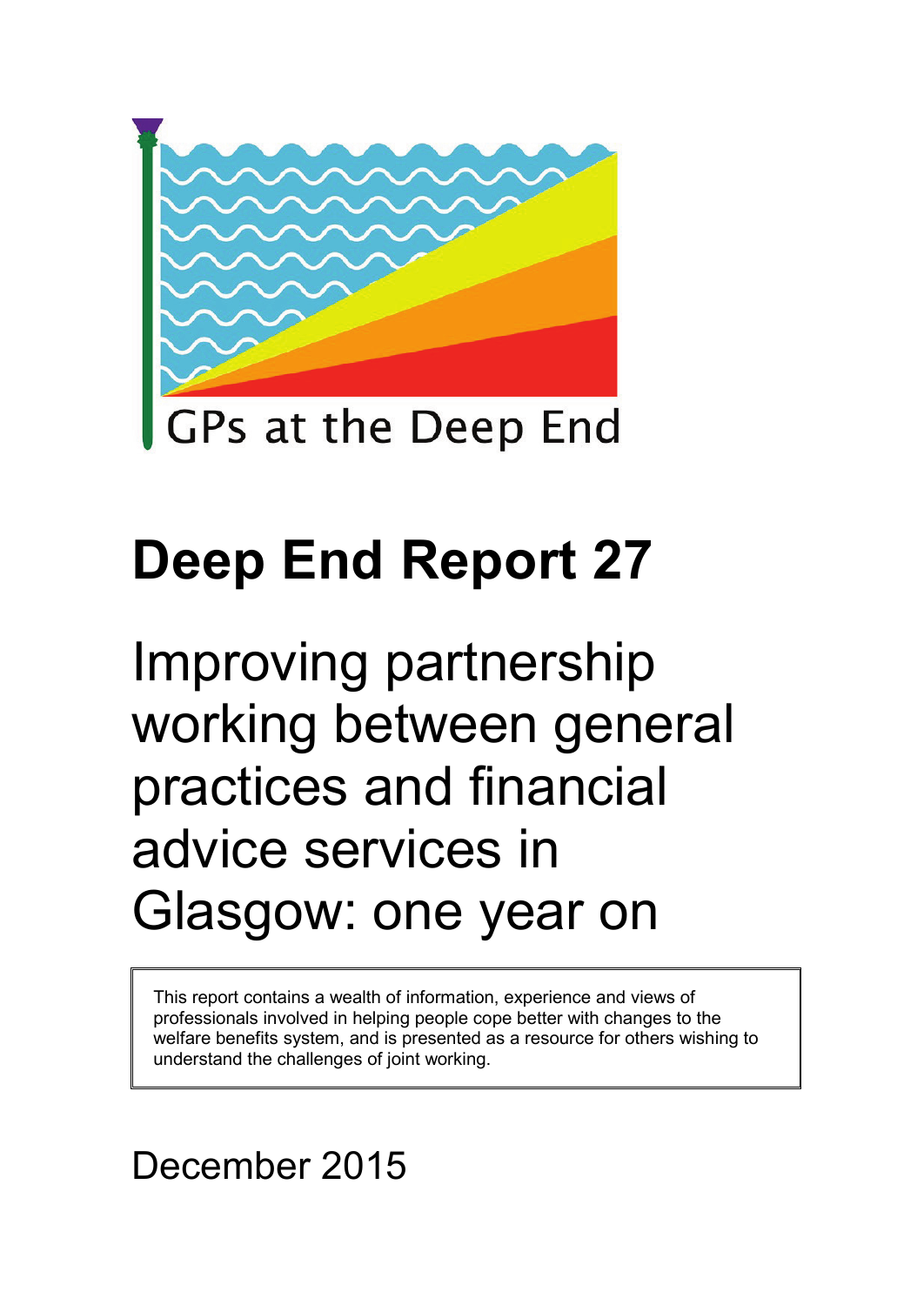### **SUMMARY**

**A half day symposium was held at the Lighthouse in Glasgow on 30 June 2015 to review progress in joint working between general practices in Glasgow, the Glasgow City Financial Inclusion Partnership, NHS Greater Glasgow and Clyde, the Wheatley Housing Group, Third Sector organisations and the Glasgow Centre for Population Health. A previous meeting took place in May 2014.**

### **Key points**

- The Glasgow Financial Inclusion Partnership (involving Glasgow City Council, NHS Greater Glasgow and Clyde, the Wheatley Housing Group, Citizen's Advice Bureau and other Third Sector organisations) has secure funding for three years and a strategic programme of activity to support citizens in their engagement with the welfare benefits system.
- This period will be increasingly challenging because of changes and cuts to the benefits system and resource constraints within public services generally.
- Substantial added value could and should be added to the programme by more effective joint working with general practices in the city, making use of their population coverage, cumulative knowledge of patients, clinical records and continuity of contact with patients at various stages of engagement with the benefits systems, including referral for advice, applications, appeals and sanctions.
- Mental health problems are very prevalent in very deprived areas, both as a cause and a consequence of problems with benefits
- General practitioners in the Deep End, serving the most deprived populations, are already under severe pressure dealing with the large numbers of patients with complicated medical, psychological and social problems.
- In a gross example of the Inverse Care Law, the largest concentrations of patients who need most help in engaging with the benefits system are found in general practices which are least able to take on this extra work.
- **IMPROVED INCOVER 19 Improved links between clinical practice, welfare advice, employability schemes** and housing could provide more holistic, personalised support for many individuals, families and households.
- A "coalition of learning" is required, following the adage that "the best anywhere should become the standard everywhere" and involving improved communications and protected time for sharing information, evidence, experience and views.
- General practices need to be briefed with general and practical information about the benefits system (especially ESA, PIP and sanctions).
- They also need bespoke local information (a "toolkit") on referral pathways, forms and contacts, for use in referring patients for financial advice, supporting applications and appeals, and dealing with financial emergencies.
- The new Scottish GP contract, which is being developed for introduction in 2017, should include a mechanism to provide targeted resources for this work.
- The preparation of medical evidence from review of clinical records does not need to be carried out by general practitioners, but practitioners should review, edit and sign off such work.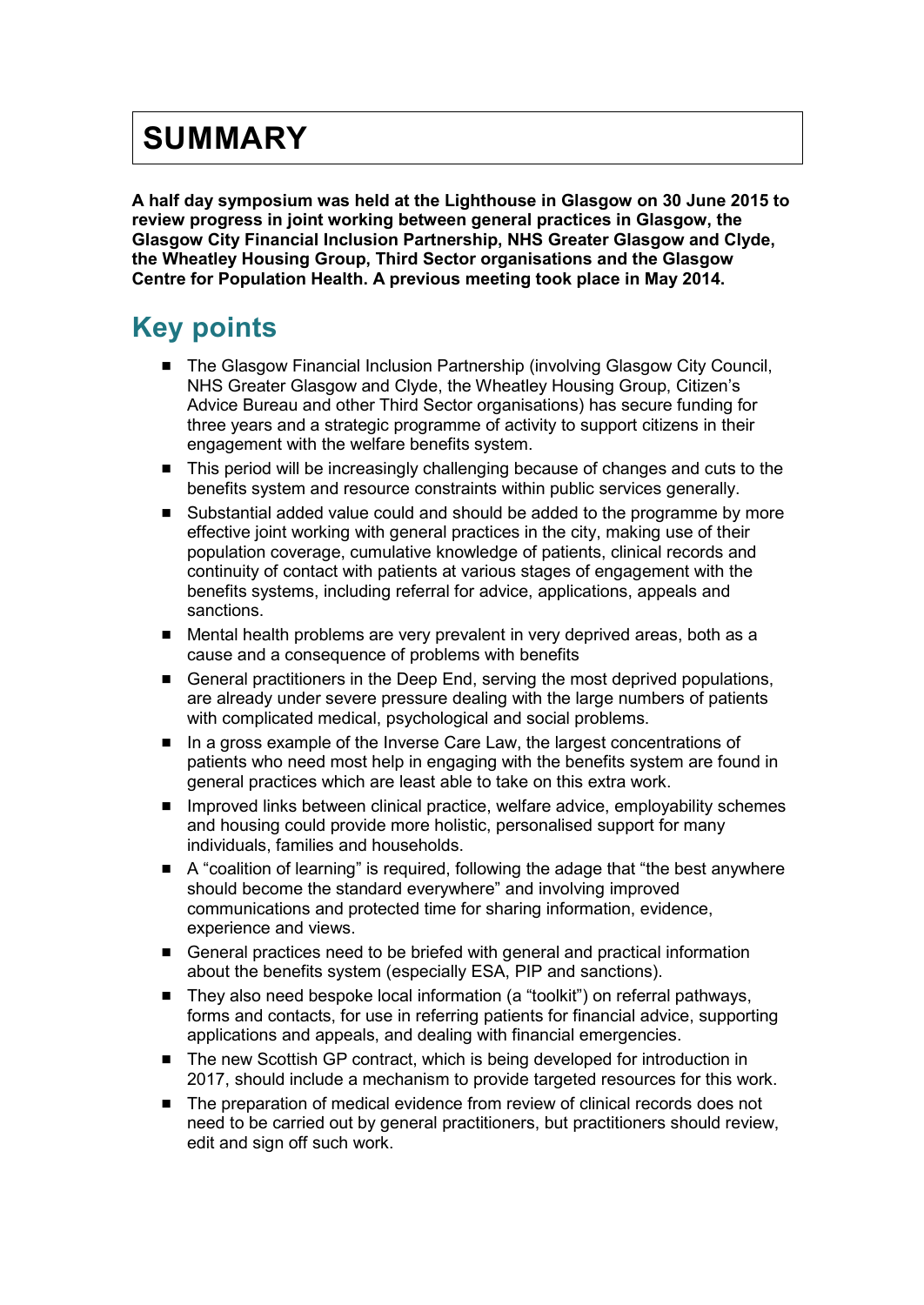- With patient consent, colleagues from outside the practice team (with honorary NHS contracts where necessary) could access clinical records within practice premises. Such arrangements are only feasible, however, on the basis of local relationships, involving mutual understanding, confidence and trust.
- Centralisation of welfare advice services allows efficient use of resources, but may not suit all people in need of such advice. Several examples demonstrate the value of advice workers who are embedded within health centres or groups of practices, improving referrals by the practice team and uptake by vulnerable groups.
- The substantial variation between general practices and between health professions in their rates of referral to advice services needs to be addressed, on the basis of audit and feedback.
- The most useful feedback for general practice teams may be timely information on what has been achieved financially for the patients they have referred.
- A continuing challenge is how to provide general practices with timely, bespoke advice on the type of information most likely to help patients submitting appeals.
- An immediate proving ground for joint working will be the coverage and effectiveness of the programme in helping Glaswegians with Disability Living Allowance (DLA) engage with the new arrangements and criteria for Personal Independence Payments (PIP).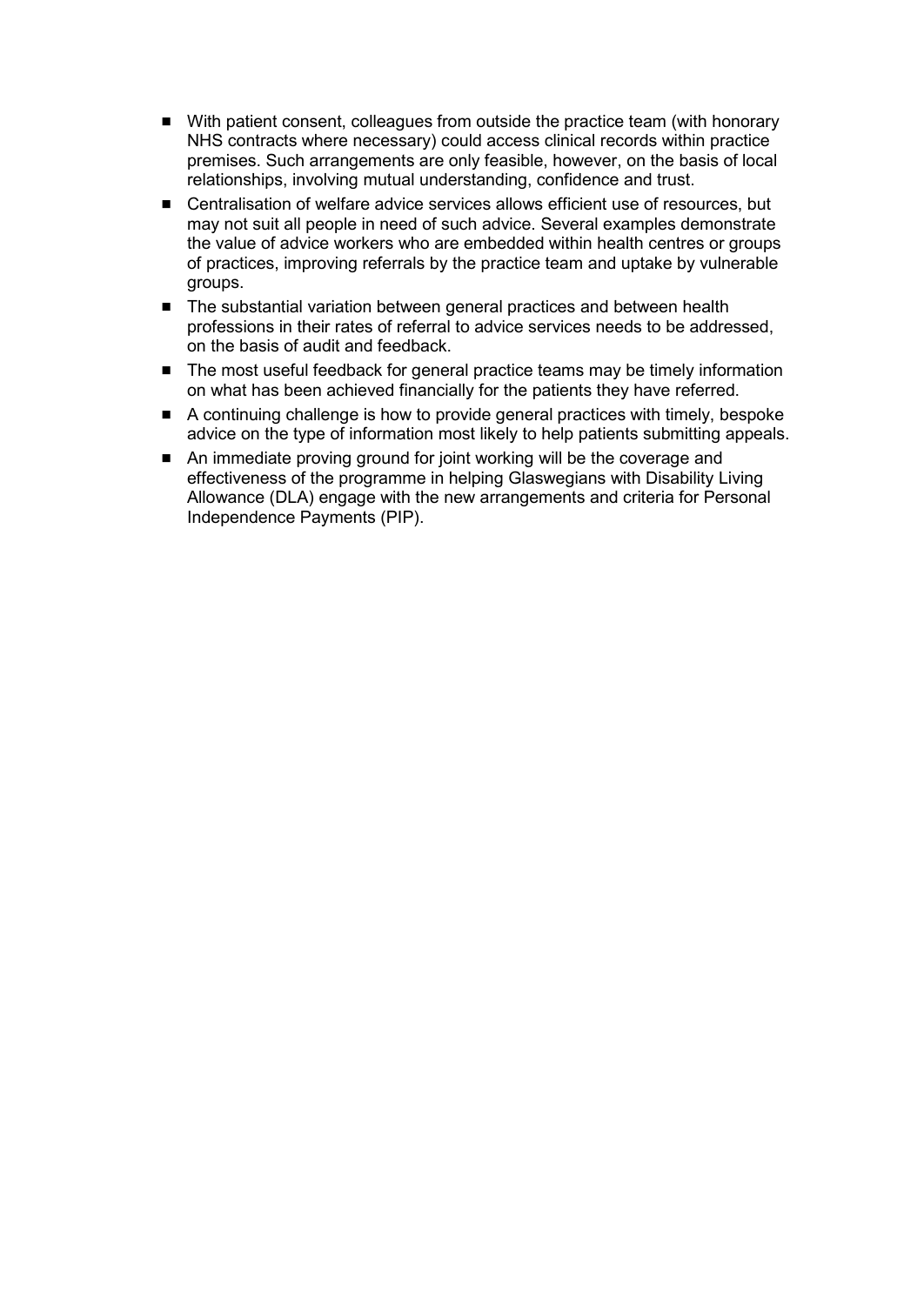# **CONTENTS**

General Practitioners at the Deep End" *work in 100 general practices, serving the most socio-economically deprived populations in Scotland. The activities of the group are supported by the Scottish Government Health Department, the Royal College of General Practitioners, and General Practice and Primary Care at the University of Glasgow.* 



#### *Deep End contacts*

John Budd Lothian Deprivation Interest Group [John.Budd@lothian.scot.nhs.uk](mailto:John.Budd@lothian.scot.nhs.uk) Petra Sambale *Keppoch Medical Practice, Glasgow* [psambale@googlemail.com](mailto:psambale@googlemail.com) Graham Watt *University of Glasgow* [graham.watt@glasgow.ac.uk](mailto:gcmw1j@clinmed.gla.ac.uk) RCGP Scotland [Scottishc@rcgp.org.uk](mailto:Scottishc@rcgp.org.uk)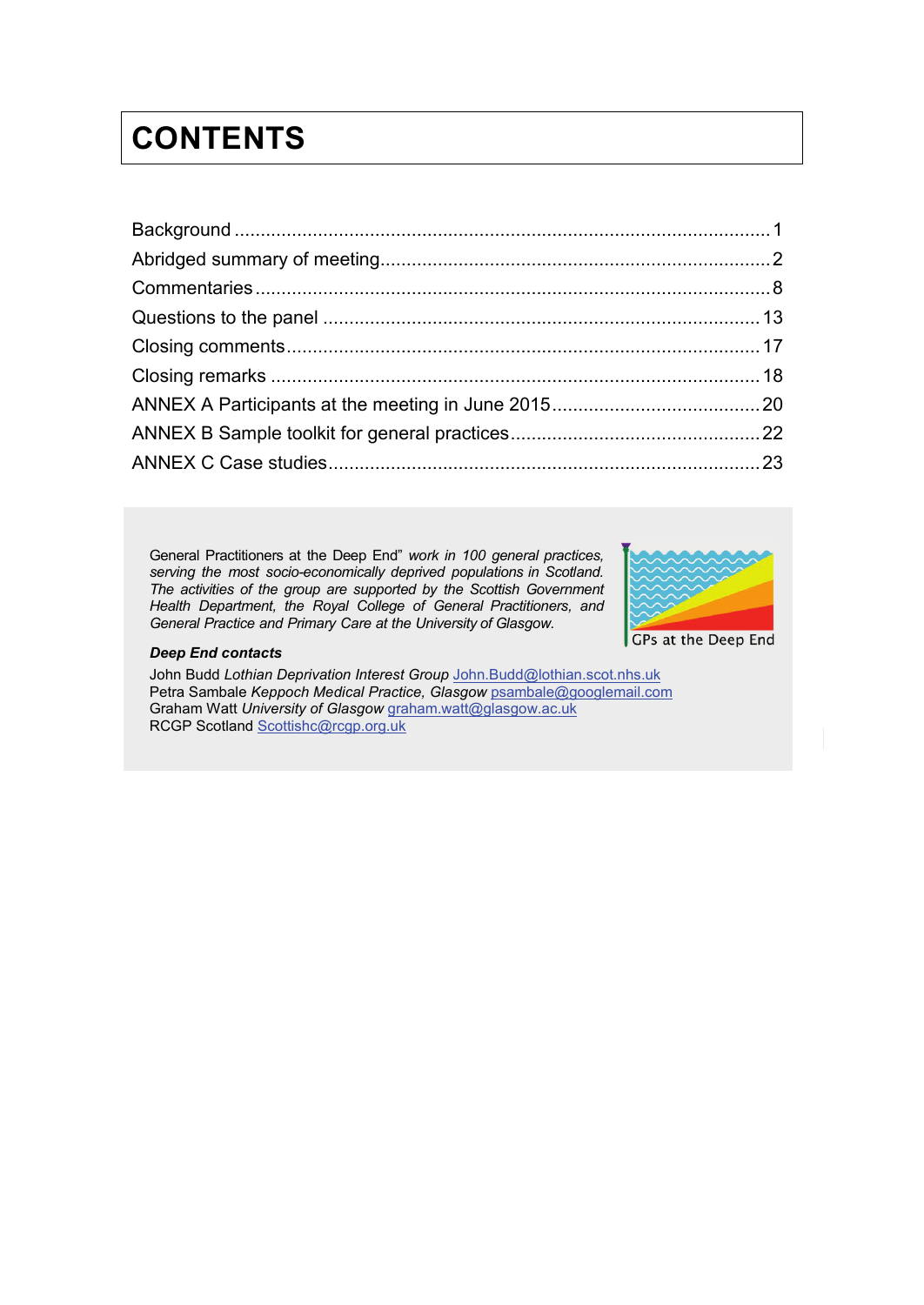### <span id="page-4-0"></span>**BACKGROUND**

In May 2014, a partnership event was held with the aim of considering the role of GPs and primary care teams and how they could work with other partners to mitigate the effects of welfare reform for their most disadvantaged patients. A subsequent Deep End Report (Number 25) was published in November 2014, which described a set of 'next steps' that were required to strengthen primary care partnership responses to welfare reforms.

A follow up meeting was held at the Lighthouse, Glasgow on 30th June 2015 with the following programme.

- 13.45 **Chairperson's introduction** *Lorna Kelly, Glasgow Centre for Population Health*
- 14.00 **Progress Report 1** *Grieg Inglis, Glasgow Centre for Population Health*
- 14.15 **Progress Report 2** *Sarah Littler, University of Edinburgh*
- 14.30 **Progress Report 3** *John Thomson, Glasgow City CHP – North West Sector*
- 14.45 **Links Workers Programme update** *Mark Charlton, Links Workers Programme*
- 15.00 **Progress Report 4** *Kate Burton, NHS Lothian*
- 15.15 **Refreshment break**
- 15.45 **Reflection from general practice** *Maria Duffy, Pollok Health Centre*
- 15.50 **Reflection from Money/Welfare Advice Services**  *Geraldine Cotter, Money Matters*
- 15.55 **Reflection from Glasgow's financial inclusion partnership** *Lesley Haddow, Glasgow City Council*
- 16.00 **Plenary discussion: successes, challenges and further actions** *Jackie Erdman, NHS Greater Glasgow and Clyde; Lesley Haddow, Glasgow City Council; Sharon McIntyre, Wheatley Group, Maria Duffy, Pollok Health Centre, Geraldine Cotter, Money Matters*
- 16.40 **Summary and closing remarks** G*raham Watt on behalf of General Practitioners at the Deep End*
- 16.50 **Close**

For a list of participants, see ANNEX A **[Participants at the meeting in June 2015](#page-22-0)**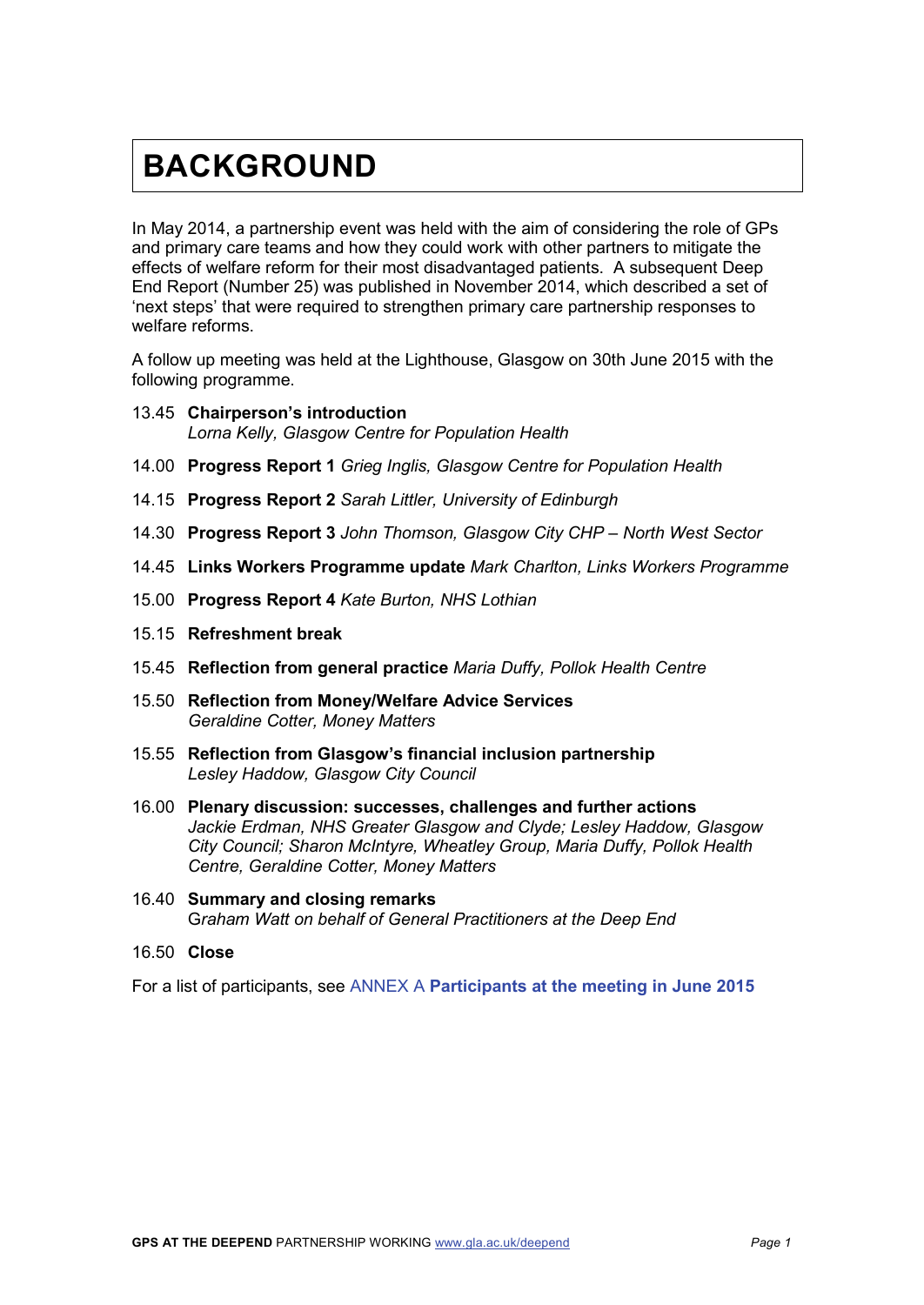## <span id="page-5-0"></span>**ABRIDGED SUMMARY OF MEETING**

#### **Lorna Kelly, Associate Director at Glasgow Centre for Population Health**

introduced the afternoon event as a follow-up to the meeting held in May 2015 exploring how General Practices could work with other partners to mitigate and manage the effects of welfare reform. She highlighted:

- the scale of the continuing welfare reform challenge in Glasgow and the financial impact across the city as a whole.
- the financial impact on individuals, the impact of changes to conditionality and sanctions and the corresponding impact on the range of services that individuals use.
- the imminent devolution of some welfare budgets to the Scottish Government
- the huge potential benefits to people of universal health services, financial advice services and welfare advice services being able to work together more effectively so that there is better understanding, coordination and access to support.
- $\blacksquare$  the disproportionate workload implications for general practices in very deprived areas where patients with benefits issues are concentrated.
- the complexity of promoting joint working between systems that are separately fragmented, under pressure and involved in substantial internal change.

**Greig Inglis, Researcher, Glasgow Centre for Population Health** had interviewed three commissioners for the Financial Inclusion Partnership in Glasgow City (including representatives from the DHS, Wheatley Housing Association and Glasgow City Council), three health improvement leads from across the city and GPs working in Deep End Practices in Glasgow.

- GPs are frequently asked to provide letters of support, or to support with applications for benefits, or appeals. One of the common suggestions, particularly from health improvement staff and the commissioners is that it would be helpful if money advice services could provide GPs with guidance, or templates that inform them of the types of information that is required, streamlining the process, saving time and increasing the chance of success. Quite a bit of work has been done around this area in Glasgow city but the lessons learned could be shared more widely.
- A recent pilot study found that generic templates don't work particularly well because every case is different.
- A GP described how they had been trying to develop a template that could be used to elicit specific information to support appeals or applications. It was difficult to find a one stop shop for information and to figure out which information is important and what they could put in these letters to try and support patients.
- There is a need to pull together what's happened so far to try and understand what works and what doesn't work. It may help to have a colleague from health improvement to act as a liaison between primary care and money advice to try and work out what would be helpful for both parties.
- GPs comment that they are often asked to provide information about how a health condition impacts on their patients functioning day to day, which they may not know enough about to actually comment.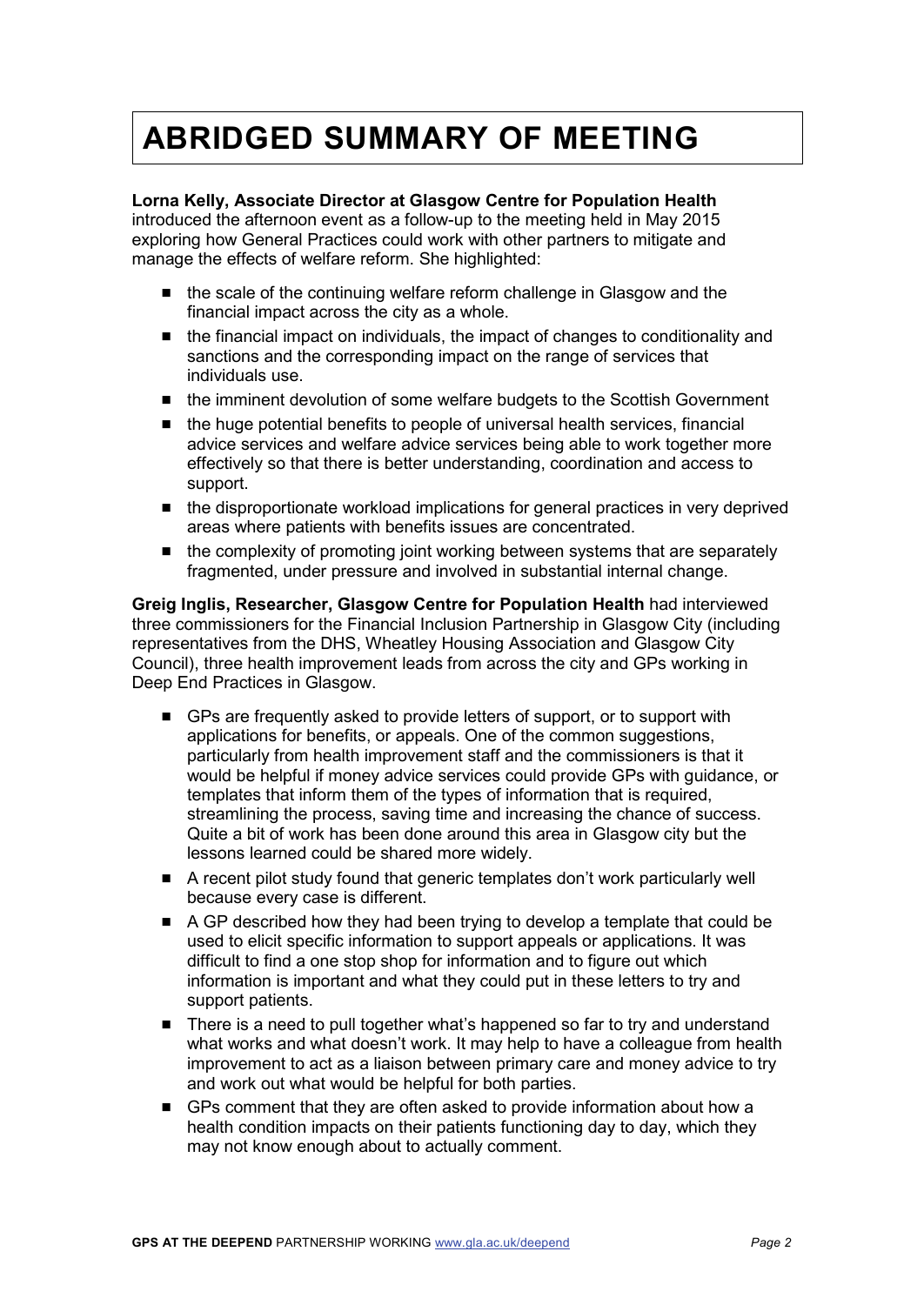- Another GP commented they often don't know what happens when they signpost a patient to money advice and that when they do receive feedback it tends to be from patients who are dissatisfied with the service they have received.
- On the other hand, another GP told of a really positive experience speaking to a money advice worker who told them about how much financial gain they had managed to generate for clients and also how encouraging it was to hear from money advice how important GP input can be in determining a client's outcomes.
- It may be that one way to encourage GPs (which health improvement staff are currently working on across Glasgow), is to provide feedback on what was achieved for patients and for clients.
- It can be very difficult to get a GP's time and attention, so there needs to be discussion with GPs around which types of information would they find helpful and also what is the best method, or the best forum, to communicate that information.
- One commissioner suggested that there may already be enough capacity within the advice sector at present within Glasgow and that the real challenge is how to get the various systems to link up and work better together.
- For example, are there ways to improve working between housing services and health? Many patients who are registered with Deep End Practices are also registered with social housing landlords but there is very little connection at present between Health, Primary Care and Housing Associations.
- The commissioners also described some of the substantial funding opportunities that are available e.g. Lottery Funds and European Social Funds.
- There is currently a big push towards modernisation within the advice sector in Glasgow, with efforts to try and increase the amount information available for people who are able to self-serve whilst also maintaining capacity to provide one to one more in-depth support for people who may be more vulnerable and who need more assistance.
- There are also issues around how service supervision could change to meet the needs of client groups who have been identified within the Financial Inclusion Partnership as being priority groups for the next few years – Housing and Homelessness, Under 25s, Mental Wellbeing, Domestic Violence, BME, In-work Poverty and Financial Capability. Given general practice involvement with some of these groups, especially people with mental health problems, a primary care voice in planning discussions could suggest ways in which primary care could be better supported to support some of these priority groups

**Sarah Littler, Medical Student, Keppoch Practice, Possilpark** had spent six months of a sabbatical looking into the interaction between the Keppoch Practice, local Financial Inclusion Services and the benefit system more broadly. (For the report of that project see: [http://www.gla.ac.uk/media/media\\_419088\\_en.pdf\)](http://www.gla.ac.uk/media/media_419088_en.pdf)

The Keppoch Practice, is based in Possilpark Health Centre, with a practice list of 3300 patients, of whom 88% live in the 15% most deprived datazones in Scotland.

Her initial impression was the complexity of the benefits system and the fragmented nature by which the benefits system interacts locally with the GP practice and Financial Inclusion Services.

At the application and assessment stage, the GPs have a both direct and indirect role in that they provide medical evidence directly for the DWP relating to disability benefits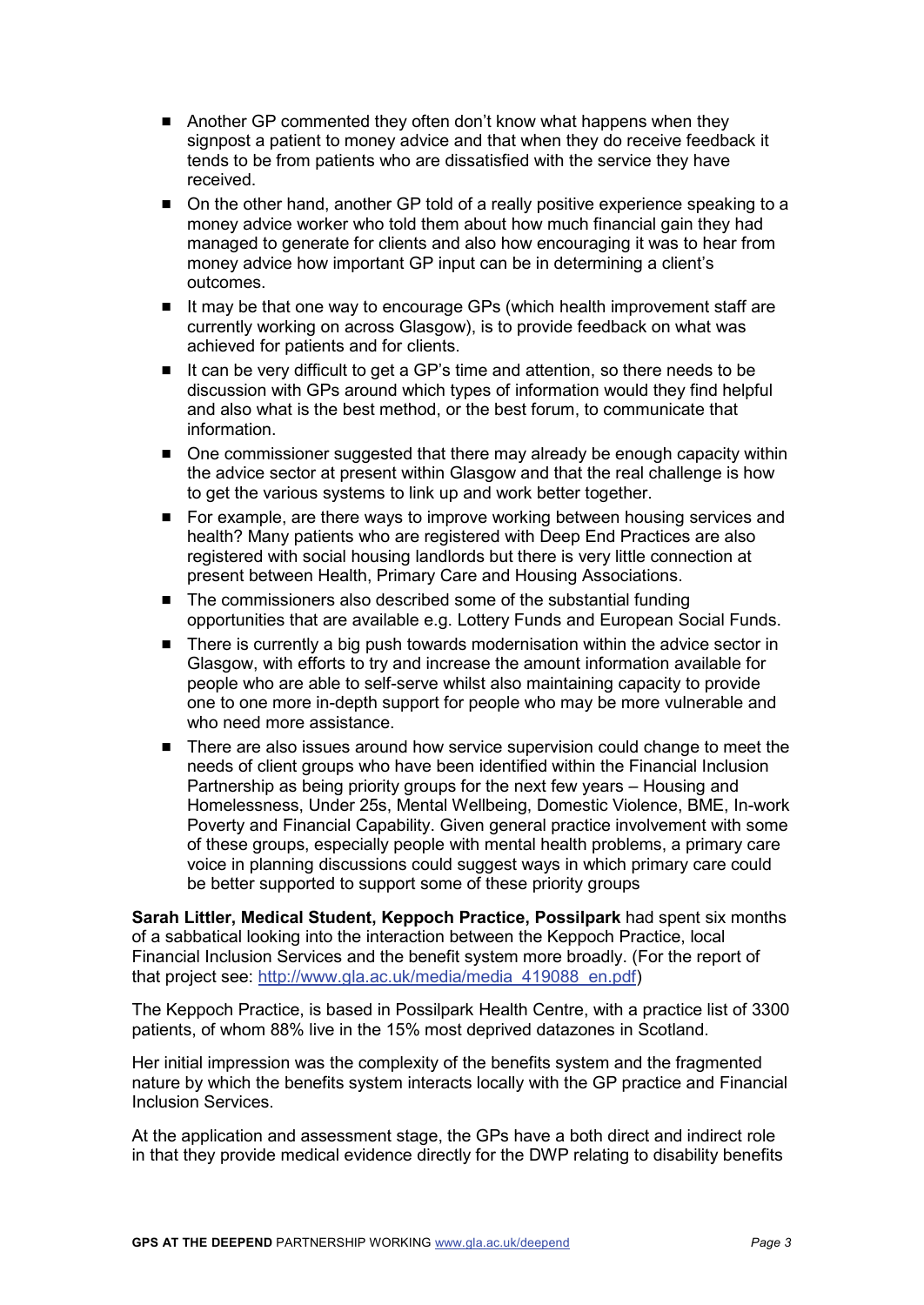and also indirectly in that they support patients through the dehumanising assessment process and all the stress that comes with that and the risks of losing benefits.

Whether benefits issues are brought up in consultations depends on several factors including time constraints after medical problems have been dealt with, how openly patients talk about money issues, and how confident the GP feels in bringing up money issues.

In a climate of ongoing reform and ever changing bureaucracy within the benefits system, GPs and practice staff (especially new staff) need readily available information. GPs also need to know the referral procedures to local Financial Inclusion Services, e.g. how to refer someone to money advice, where to find the referral form (in Docman), and what to do when someone presents in a financial emergency.

For completing ESA forms, GPs don't receive any extra funding - an example of the Inverse Care Law, given that the Keppoch GPs spend a lot of time completing those forms in contrast to practices in more affluent area where less patients apply for ESA and GPs don't have the same workload.

When SL felt competent in processing the necessary forms, she took a single month to document all the disability benefits forms that were received and how long they took to complete. ESA forms took on average of 47 minutes, amounting in total to 6.3 hours, which is the equivalent of twenty five, 15 minute GP appointments.

PIP forms first began to arrive in May and required much more detailed information. The practice receives £33.50 to process each PIP application. All the PIP forms that were received came within one week which may relate to the geographical roll out of PIP. The forms had to be returned within 5 working days and took on average 97 minutes to complete, with a total which was again, equivalent to twenty five 15 minute appointments

This brief analysis provides only a snap shot of the work that a GP practice might see in a month but gives some indication of the potential implications of the roll out of PIP in the near future.

With few time constraints, SL was able to spend time reviewing and extracting information from historical notes and letters. GPs under time pressure don't have the time to review medical notes in this way.

SL was able to complete most disability benefits forms without difficulty. After completing the forms in draft, she would send them to the GPs for review and they would add additional information, but quite often the GPs didn't need to make amendments and when they did it was more time efficient because SL had spent time going through the old historical notes getting the dates of diagnosis and the clinical findings. Having medical knowledge was useful but often unnecessary in order to comment on how a patient's conditions impact upon day to day life. Other colleagues were often better placed to comment on these issues e.g. a CPN for mental health patients, or the occupational therapist.

GPs need to be up to date on welfare reforms and their practical implications, because they can then identify patients who need attention (e.g. at risk of sanctions or the roll out of PIP) and refer such patients for money advice.

SL developed an information tool kit (Annex B) which was specific to the Keppoch Practice and its local services, but could be customised for other Deep End practices.

GPs don't receive formal training on benefits as part of their medical training. SL delivered a teaching session on benefits for GP trainees in the North West sector as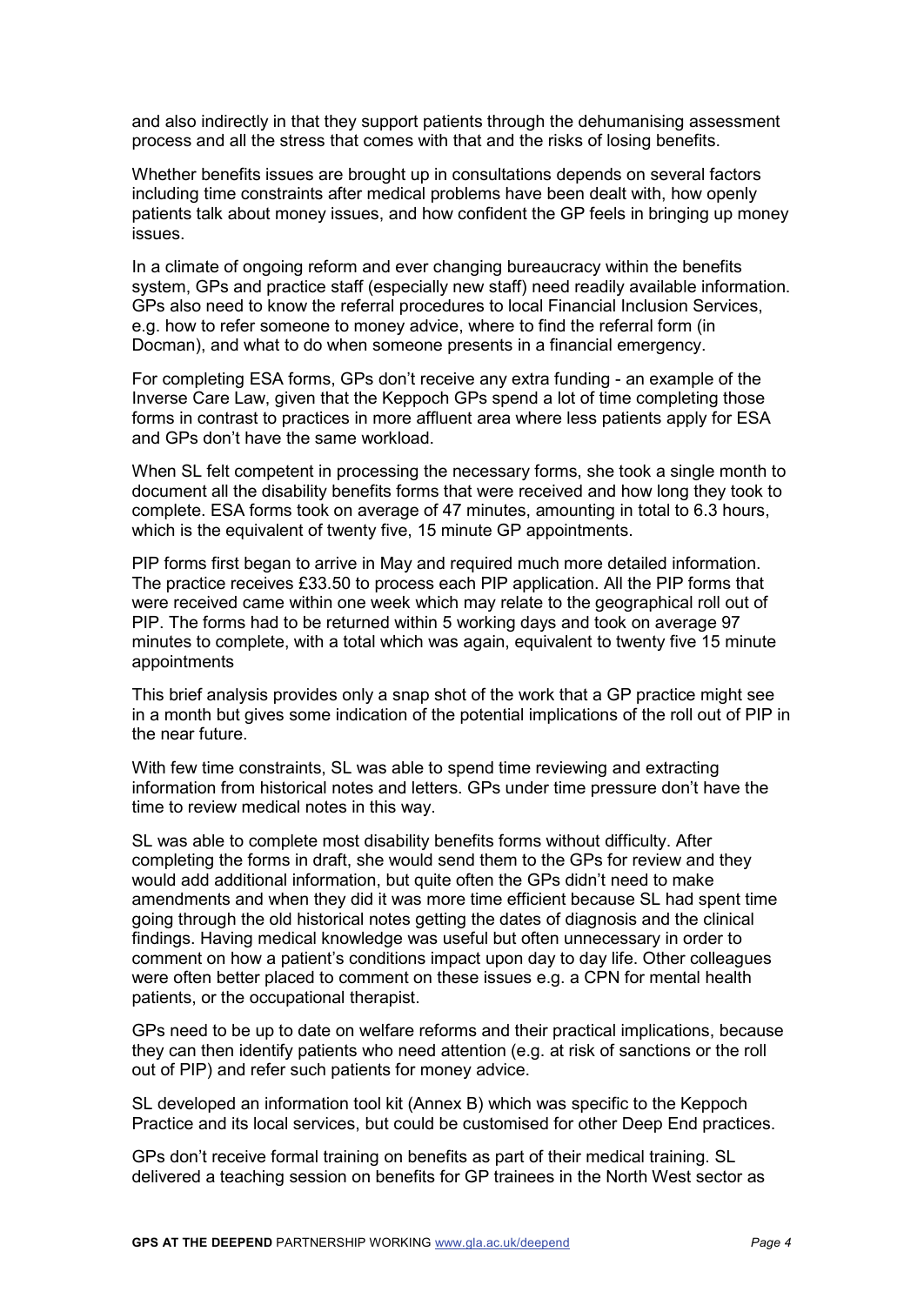part of a wider deprivation teaching session. This kind of resource would be useful for practices to improve the knowledge of trainees coming into the practice.

**John Thomson from Glasgow City CHP** described other work in Possil and the North West during the last year which generated nearly £900,000 for benefit recipients.

Referrals for financial advice vary enormously between areas and between health professions, such as GPs, health visitors, practice nurses, CPNs etc. Evidence of such variations can provide a useful spur to local change.

**Claire Montgomery, CAB Advisor**, is one of two advisors based in Possilpark Health Centre, who are employed on a Scottish Legal Aid Board (SLAB)-funded project .The project focuses on child poverty and takes clients who have children under 8, including expectant parents and kinship carers. The service is embedded in the GP practices, unlike outreach arrangements which involve having advisors in health centres at fixed times, perhaps two half days per week. The Health Centre is the primary place of work, therefore, alongside Health Visitors, Specialist Children Service, Special Needs in Pregnancy etc. CAB advisors are seen as extended members of the team and are exploring new ways of working together, piloting different strategies in different GP practices.

The main areas of work involve debt, money advice, and benefits, but the advisors also see employment issues and can deal with housing problems.

The usual approach is to see each client for appointments lasting 45 minutes, usually meeting repeatedly over a period of weeks or months, as most referrals involve people with a multitude of interrelated problems and it takes time to get that full picture and to build trust.

Having advice workers embedded within GP practices and Health Centres makes advice accessible to the most vulnerable, hard to reach people in the community. Although the Citizen's Advice Bureau office is always very busy, the service doesn't necessarily get the most vulnerable, the most marginalised people proactively coming to seek advice.

Most people are in contact with their GP over a year and almost everybody over three years. Putting advisors in a health centre is a good way to ensure that the most vulnerable people are not falling through the safety net.

Health professionals who work in Deep End practices see patients everyday with nonmedical financial problems. It's not their role to address such problems but if they know advisors who are in their practice on certain days at certain times, they are well placed to refer them in a straightforward way.

Having advisors in a health centre means it's a safe familiar place in the community for people to get their welfare rights and money advice. Some people feel stigma in coming to an advice agency, and prefer the health centre setting, where they are anonymous and could be going to the health centre for a million different reasons (See also the case study in [ANNEX C\)](#page-26-0)

Embedding advice workers also leads to increased awareness of the service within the health centre. With a set weekly slot with each practice and colleagues within that practice knowing when to expect advisors to be present, that's when they can raise queries and share information.

In addition to providing standardised feedback on the outcome of referrals, feedback is also provided informally based on numerous informal meetings.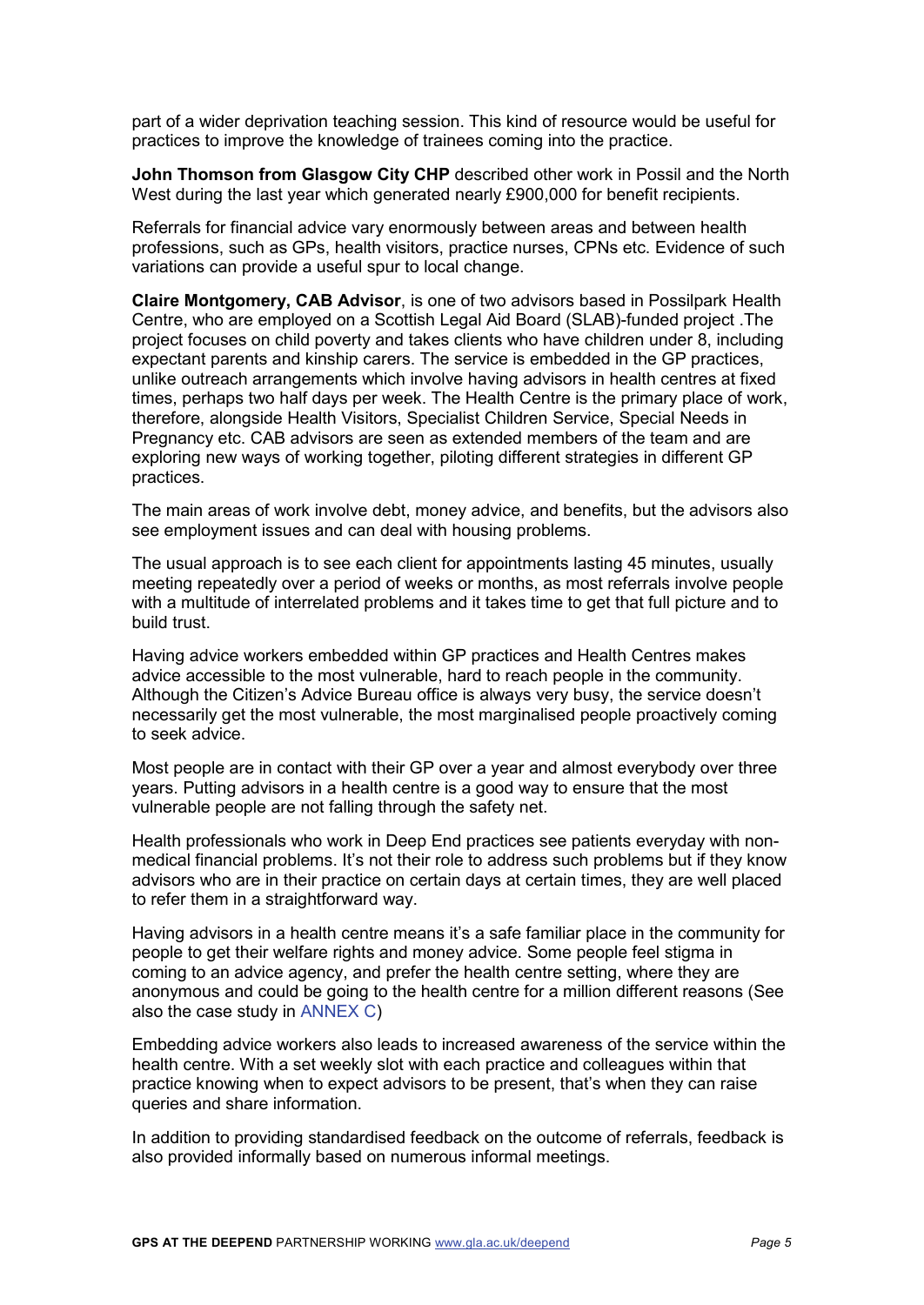#### **Mark Charlton** *Director of the Links Worker Programme*

The Links Worker Programme is a two year randomised control trial in practices across Glasgow, with extended funding up to five years. The project hopes to make an impact at three different levels: first with patients, clients, people, individuals; second, with the General Practice team, and third, with the local community resources and community assets around the practice.

Seven practices take part in the programme, each hosting a full-time community links practitioner, who is employed by the Health and Social Care Alliance. Practices can also apply to the Practice Development Fund, for a separate grant up to £17,500 per year for the first two years for which they have to produce a business plan. At the outset, seven capacities were identified which practices need in order to work more closely with their community assets

The first capacity is their own well-being. Particularly in Deep End practices, GPs constantly feel watched, under pressure to perform and constantly completing their QOF framework. So we need them to take stock of their own well-being, and how could they use the opportunities presented by the Links grant to support positive well-being in the team,

The second capacity is how they share learning. GPs, clinicians, and anybody making referrals to different resources need to know the outcome of that referral in order to continue that practice. Practices are asked to use the Links approach to share the learning within their clinical and administrative teams.

Practices are also asked to consider their level of awareness of what's around them, what are the bus routes, who is the local Money Matters Service etc. How do they refer and what are the barriers? Even if templates are found on the Health Improvement Directory, or Docman, wherever the practice choose to find the referral forms, sometimes they can't be sent electronically because as soon as they are saved the files cannot be read at the referring resource. GPs have to print off, add a sticker, or complete it manually and then post the referral forms. The project tries to identify and resolve such practical problems.

Practices are asked to consider how they manage information. Even with a brilliant tool kit, there is the challenge of keeping it up to date. Practices are encouraged to use ALISS (A Local Information System for Scotland) which can link up existing databases and has the capability of talking to the Health Improvement Directory and other resources that other people are populating and keeping up to date. Anyone can go into ALISS and search what's in their local area.

Community Links Practitioners are tasked with mapping on to ALISS whatever they find around their practices, so that everyone can see what's available locally. They work with receptionists to identify the unique role and opportunities that receptionists have in signposting people to relevant resources.

Practice teams are asked if they would like more support on how to ask people about their money situation, or enquire about reading and writing skills.

Local problems provide an opportunity to report, describe and solve the problem, and then share the learning with other practices.

The final practice capacity is networking within the local community. Practices are encouraged and supported to get out in the community, meet the different assets that exist and see the quality of the product that's out there in the third sector and in statutory services that can meet the needs of patients.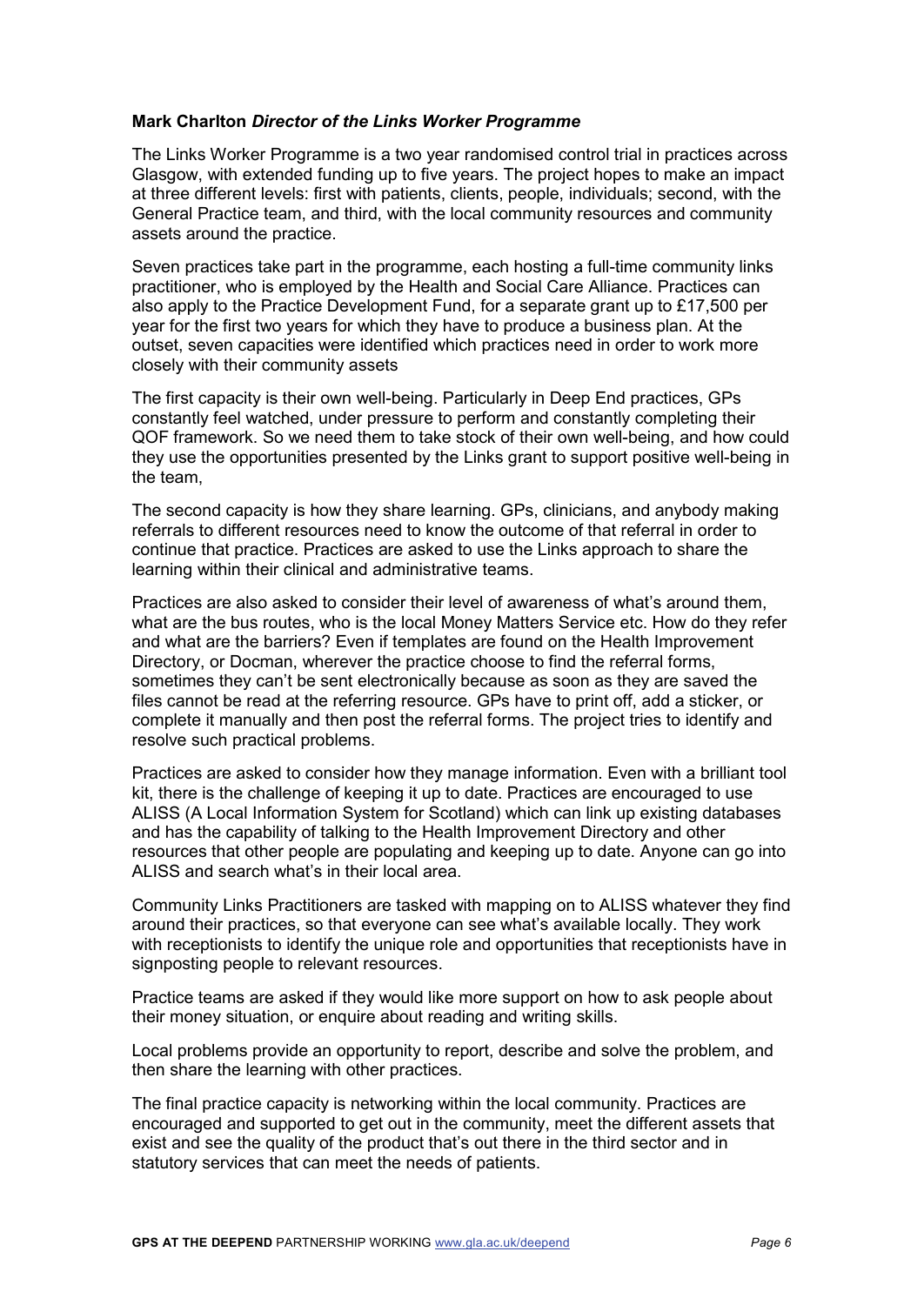A working assumption, given the high prevalence of financial problems is that everybody is experiencing a crisis with their household finances. People don't always talk about it but most of the people we work with are in some sort of financial crisis, which may not be recorded as everything else that's going on around may be more important at the time.

**Kate Burton, NHS Lothian** described the Welfare Rights Advice and Health Project in NHS Lothian. For the last fourteen years Welfare Rights Advisors have worked in GP practices, funded by NHS Lothian and the local authority. In the last three years funding has increased, not only in practices in areas of deprivation but also practices which work with vulnerable groups, like sex industry workers and homeless people. Twenty two practices or primary care services across Lothian are supported by the project, in partnership with the voluntary sector.

It is considered important to work with voluntary organisations who know the local area, rather than to bring in a national voluntary organisation. The service provides support and information to patients about welfare benefits, income maximisation, employability issues and housing problems. It also provides a representation service.

The service is available to anyone who is a registered patient with the practice and thus gets referrals from midwives, health visitors, GPs, indeed anyone within the primary care team, covering patients across the whole age range.

What is crucial, has been learnt over time and is now embedded within the service is that the advisors are integrated into the practice team and have honorary NHS contracts which allow them access to the patient's medical records, allowing speedy access to medical evidence.

Integration is not just about access to notes; it is also about the advisors attending practice meetings, sitting in on case conferences as appropriate and, most importantly, they go on nights out and are invited to the Christmas party. When advisors started to get invited to the practice Christmas parties, that was a big deal because they were quite exclusive before.

The other thing for many people is that having the Welfare Rights Advisor in the practice is non-stigmatising. Some people don't want to have to walk through somewhere that says CAB or Financial Advice on the door. They are happier to be referred to someone in the practice who is endorsed by the GP and they don't feel stigmatised by going for that help and advice. (See the case study in [ANNEX C\)](#page-26-0)

Given the current UK economic climate and political makeup, what's very concerning for primary care and GPs is the fact that from this autumn 200,000 people who are currently in receipt of Disability Living Allowance are going to be reassessed for Personal Independence Payment. We know that a third of those two hundred thousand are going to miss out under the new regulations for PIP, which is going to hit primary care and GPs who work in areas of deprivation extremely hard. We need to be ready for this because we weren't ready when ESA was introduced and all the reassessments that happened with that. We need to be ready for PIP this autumn

#### **Question from Sandra Barber**

Obviously it was a new way of working, putting your workers into GP practices. Was it widely accepted, or did you have a bit of work to do? If you did, how did that come about and evolve?

#### **Answer from Kate Burton**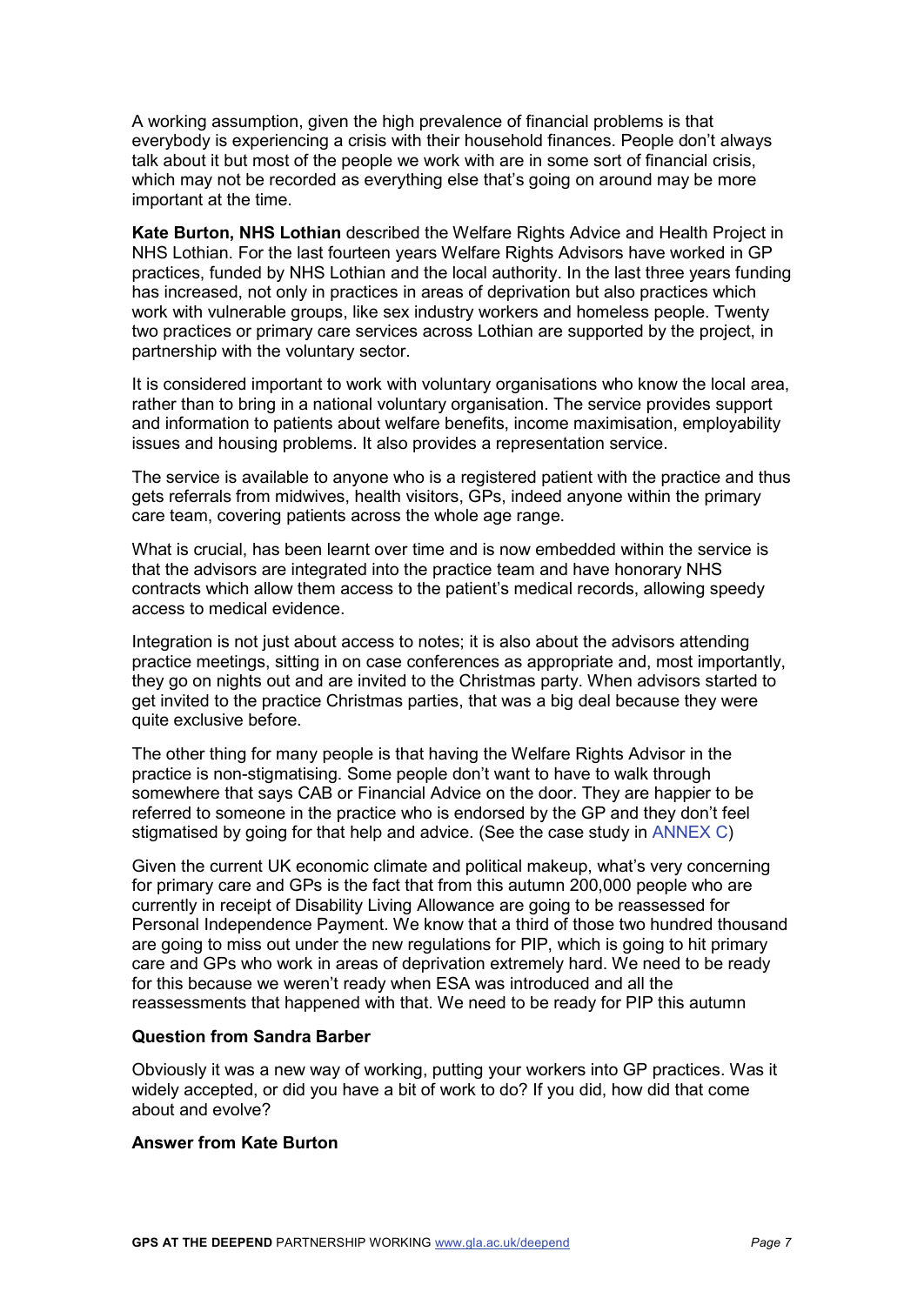We did have to do some work with the GPs, but we had a very supportive clinical director and one of the first advisors went into her practice. That was very helpful and she was a huge advocate for having the advisors in practices. Now when we put advisors into practices, the GPs absolutely recognise how positive the impact is of having an advisor there who can deal with patients' socioeconomic issues, while they deal with the clinical and medical needs. Having a clinical champion from the outset made it a lot easier. In several places in Scotland, including Dundee, Aberdeen and Highland, local authorities are putting advisors into GP practices, recognising the importance of placing advisors where people are, as opposed to where their base is. These places don't have as many workers in their advice shops, and put them instead into a health centre, or a GP practice. Getting clinical director support and the right advisors has been hugely important. An advisor going into a GP practice has to be respected as a professional in their own right. All the advisors who started working fourteen years ago are still there and it's working very, very well.

#### **Question from Graham Watt**

There aren't many Deep End practices in Edinburgh but they are big practices, about two or three times the size of Glasgow practices. I wonder whether that's made it easier to justify embedding advisors within the practices. Also, what would be the implications of bringing that model over to the west? How many advisors would be required?

#### **Answer from Kate Burton**

For a practice population of about ten thousand people which is what the average in in Edinburgh, you need an advisor for about two days a week. That's an advisor working in somewhere like Craigmillar, or Muirhouse, where there is severe socio-economic deprivation. But we also have advisors working in South Queensferry, on the outskirts of Edinburgh, which you could describe as a leafy suburb, but child poverty is a huge issue in that area. I would say that for a 10,000 practice population we would put in an advisor for two days per week.

#### **Question from Noreen Shields**

Our NHS GDC Financial Inclusion Group got a briefing on PIP and the wider eligibility for it. A lot of people will lose out but in terms of wider eligibility we've agreed to do public and staff awareness campaigns about people with mild to moderate mental health problems, people with learning disabilities, people with addiction problems who weren't eligible for DLA, but may be eligible for PIP

#### **Answer from Kate Burton**

<span id="page-11-0"></span>It is really important to encourage people to apply for PIP because when we get the devolved benefits budget it will be based on current recipients. We'll only be able to maximise that if we make sure we have as many people as possible on PIP.

## **COMMENTARIES**

#### **Maria Duffy** *GP, Pollock Health Centre in the South of the City*

The changes in the welfare system interest me because of the detrimental effect they can have on the lives and well-being of the people that I serve, some of the poorest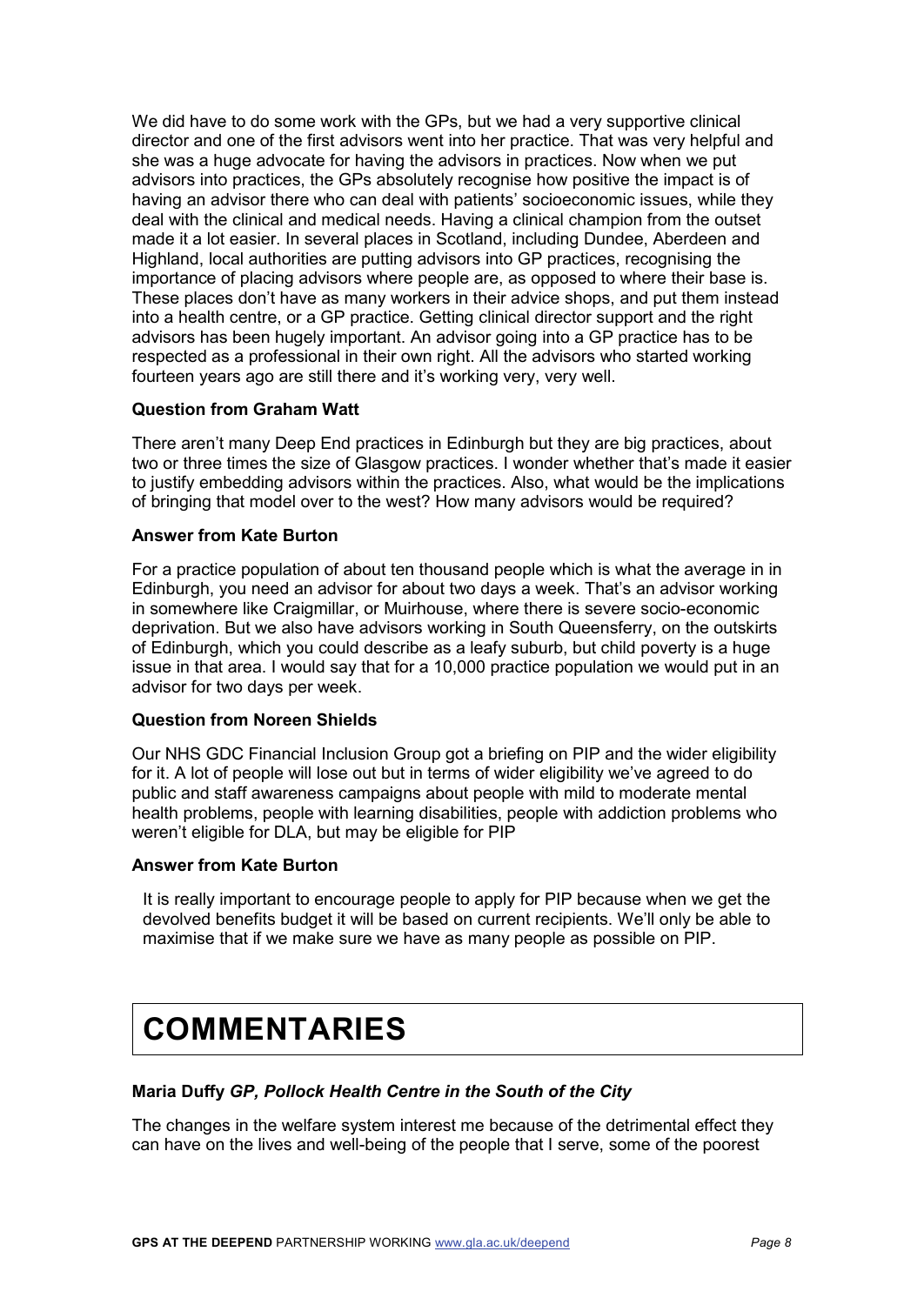and sickest. In Pollock I understand that each adult of working age is set to lose on average £630 per annum because of the benefits changes.

From my perspective the patients who will be most affected will be the most poorly equipped to navigate through the system. They've often got mental health problems, they're not good self-advocates, and they need help.

At the welfare meeting last May, a colleague from North Glasgow told me how much money they had found unclaimed, which ran to tens of thousands of pounds. It made an impact on me that this was money people were entitled to but weren't getting patients like mine who live in poor areas and are battling with mental and physical health problems. That was important feedback.

Another thing that struck me was when one of the welfare tribunal officers said that appeals are often successful, so if people do appeal and get medical evidence it is often to their benefit.

I was humbled by the statement that information from General Practice, even if it is just a scribbled letter, can be very influential. Often when patients ask me face to face for a letter, I'll scribble down what I think at the time and I think, hopefully, that will do something but I actually feel quite ashamed that that's the level of input that I can give them.

Therein lies the problem. There are manpower and workload issues in General Practice. My practice has 4700 patients and 2.1 GPs. So a GP like me looks after 2240 patients. That is a lot of face to face work and a lot of paperwork. Many benefits appeals involve patients in practices where we're already tackling the problems of multiple deprivation. It is the Inverse Care Law. We have increased needs but we don't have increased resources. So often, if I do these benefits letters, they are done on my own time, at home, using remote access after working a twelve hour day We don't have enough capacity.

After last year's meeting I met a colleague from Central Citizen's Advice, and we tried to see if we could come up with a solution that would make the GP response fit into a ten minute interval, equivalent to a routine appointment. She came up with some targeted information that they were looking for from GPs. I tried that out on a couple of my patients, trying to answer the questions that were asked. It was a lot better than a patient just coming in and saying 'hey doc can you give me some information I'm appealing' but it didn't fit within the ten minute window. Despite not fitting within that window, my partners and I agreed that if any appeals were going forward, we would provide a letter, time how long it took, and work with the advice services. Sadly, none of my patients were dealing with Central Citizen's Advice. They were being advised by Money Matters, or Pollock's Citizen's Advice, and Central CAB couldn't get involved. So I decided I would go straight to the Tribunal Service, which deals with appeals and went up to Granite House in the City Centre to see if I could get help round this. I proposed a few patients who I knew were going through appeals but they weren't going through appeals at that office. So the system is fragmented. We're not really connected to each other and we didn't get anywhere really in the end.

What I've concluded is that GPs are best placed to give the information but we don't have time. I've heard today about advisors being embedded in practices. That's a good way forward because although GPs are pushed for time they do have a valuable overview. A CPN, or a Welfare Rights Worker might be able to extract information from the records and the GP could then more quickly give an overview.

I don't have a solution but I think that using template letters and being very specific what you ask from GPs will help. We should look more at patients granting access to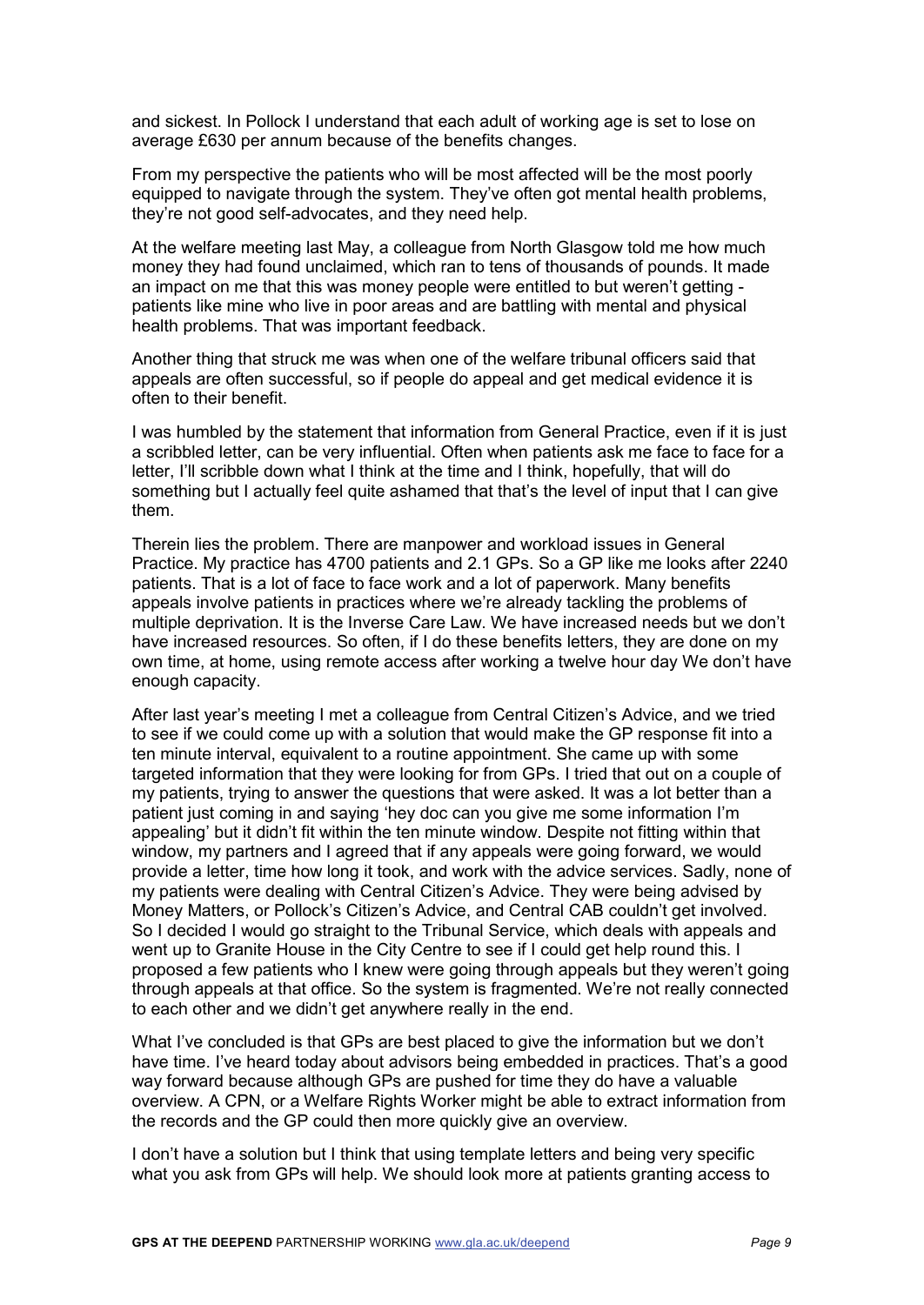their records, enabling others to work up their case and then checking with the GP. The idea of more feedback is excellent, but GPs are simple creatures. If we know that the work we've done has won our patients money we'll enjoy that, and be encouraged to do more.

#### **Paul Pearson**

Money Matters is a designated partner agency for Glasgow South, which works at various health outreach locations, and also through the referral system. I've heard what's been said about going back and giving some feedback. That's a valid comment. If advice providers gave more feedback about what they've done, there might be more buy in from doctors.

In terms of templates, I've agreed to write up some template letters. There are probably three templates to write and correspondence to doctors to make them aware, on one page, of what the rules are behind PIP, ESA and other issues. For instance, if somebody fails to go to a medical, they'll automatically be sanctioned but if there is a mental health problem behind that, then medical evidence will strengthen the appeal. If there are no medical issues, and the sanctions issue is non-cooperation, an appeal is more difficult and can take a long time. The person's only option then to get benefits is to go to Job Seekers which is probably inappropriate for somebody with mental health issues.

A particular current concern with Job Seekers sanctions is that they appear to be sanctions for the sake of sanctions, with no consideration given as to whether or not there's an underlying health condition contributing to lack of cooperation. That situation brings in its own problems - how to get by the sanctions, how do we help somebody to live while waiting for their appeal. We automatically appeal on all sanctions because what you tend to find is a person with one sanction will then have another, and another, so what you're doing is appealing the first one, to get the first one out of the way. So that the second more intensive sanction becomes the first one because then you can go from a four week sanction up to unlimited, two year, three year sanctions.

In terms of a sanction for non-attendance at an ESA medical, this often fails to establish if a health problem has contributed to this issue. At that point if we have a template letter that a GP thinks this decision is nonsensical because the person has a mental health condition and couldn't attend, it may help, avoiding a wait of three or four months for an appeal. We do anything we can to get people back on track again as quickly as possible.

In terms of DLA and PIP, it's too early to know what the actual cost or implications will be. Clearly PIP was designed to get a lot of people off DLA. The qualifying criteria are changing and are more open to manipulation.

Short term awards are intended to be a feature of PIP. For people with mental health problems, a four or five year award means that their benefits are safe, but with two and three year awards, every time a new claim comes out there's a risk of it not being completed and sent back.

The current welfare reforms are creating significant financial difficulties which we can all see from the increase use of foodbanks. This is even before the next tranche of welfare reform cuts which appear to be centring on tax credits. This will clearly lead to more work and child poverty. There's compelling evidence that children from disadvantaged backgrounds fall significantly behind their peers in literacy. It's not unreasonable to speculate that the reforms will have a significant impact on general mental health, suicides, family breakdowns, relationship breakdowns etc. That's all the depressing view I wish to give you.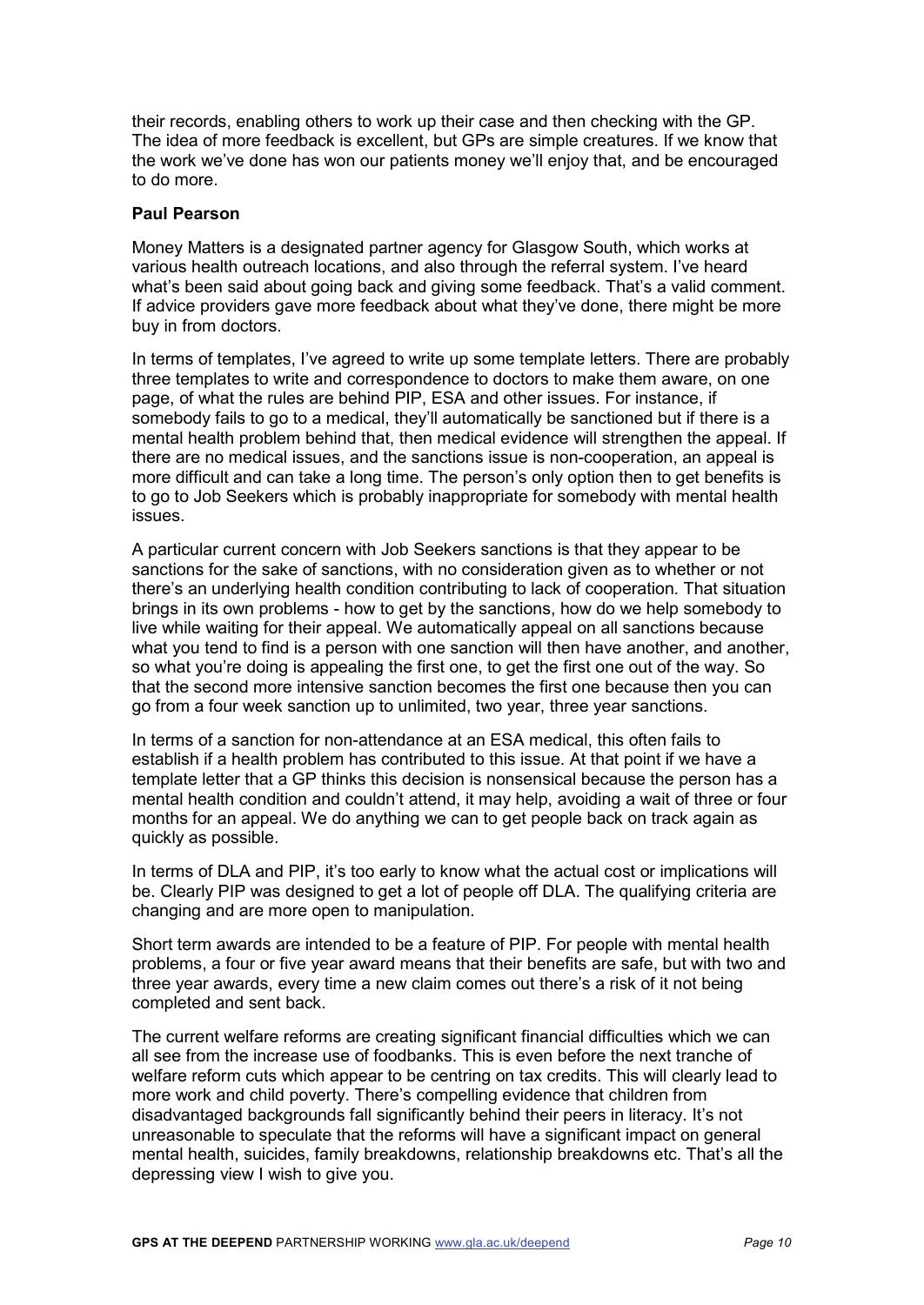#### **Lesley Haddow** *Glasgow City Councils Financial Inclusion Team*

Many of you know that we are now two months into a new Financial Inclusion Partnership, which has moved from a contract arrangement to a partnership arrangement, the funding partners being Glasgow City Council, the Wheatley Group and the NHS. This is allowing us to provide financial advice to citizens through seventeen individual advice agencies across the city. There is growing demand on the advice sector due to the welfare reform changes. We're fortunate that the savings that the Council has had to make, which have been widely publicised in the last week or so, have not yet impacted on Financial Inclusion Services. It is worth mentioning, though, that there are still financial challenges on providers due to increased running costs, workplace pensions, etc. and we have a role within the partnership to work with providers on this.

What it does mean is that we need to target services, work smarter and make better use of our resources. There's no doubt that welfare reform changes impact on citizens and we're already working with the DWP to mitigate against this. I think this answers the point about being prepared. For example, personal budgeting services are being funded by the DWP for universal credit claimants. This is the first of a series of changes that the DWP have agreed to fund. It's our responsibility to make that a success, so that when somebody presents with personal budgeting service challenges when moving on to universal credit and they can't budget for themselves, the advice providers in the city are being funded to provide that service.

Another extremely successful example is the co-location of advice services in libraries. The DWP is encouraging claimants to go to their local library to make their claim for Job Seekers Allowance, or Universal Credit. Through the library network, if a claimant is struggling with either personal budgeting, or any other money advice issues, they can actually make an appointment with the CAB. It's just an outreach provision but is proving really successful.

It's been very interesting to hear about many of the projects that are under way and to consider if we can look at what evaluation can be added to see what the outcomes are.

The library work has been tracked end to end, which has been a complete nightmare and very resource intensive, but what we have found is that by following-up with the customer we've been able to establish what additional income they've received as a result of that appointment. So it has been a very worthwhile exercise.

As part of the new partnership model, there is a Core Group, a Specialist Group, a Modernisation Group and a Service User Engagement Group. The Core Group has been tasked with reviewing the monitoring framework for Financial Inclusion Service. NHS and Wheatley colleagues are also on that Group.

Applications to the European Social Fund and Big Lottery Funding bids are being prepared. It is worth mentioning that they are very restrictive and dependent on organisations being able to commit to three years of matched funding.

In the Modernisation Group, we're looking at branding, telephony and IT, including a new web platform which would provide an online referral option, which should allow NHS colleagues and GPs to refer to us more easily. We're inviting other people on to the Groups to make sure we capture everybody's needs. So I would be interested in linking in with Mark Charlton on issues regarding electronic referrals, and the ALISS system. We're continuing to work with local GPs. Communication issues should be relatively easy to fix. We need to engage with NHS colleagues because we know there is some confusion, not only for GPs and other organisations but also customers in terms of what is GAIN (Glasgow Advice Information Network). That needs a rebranding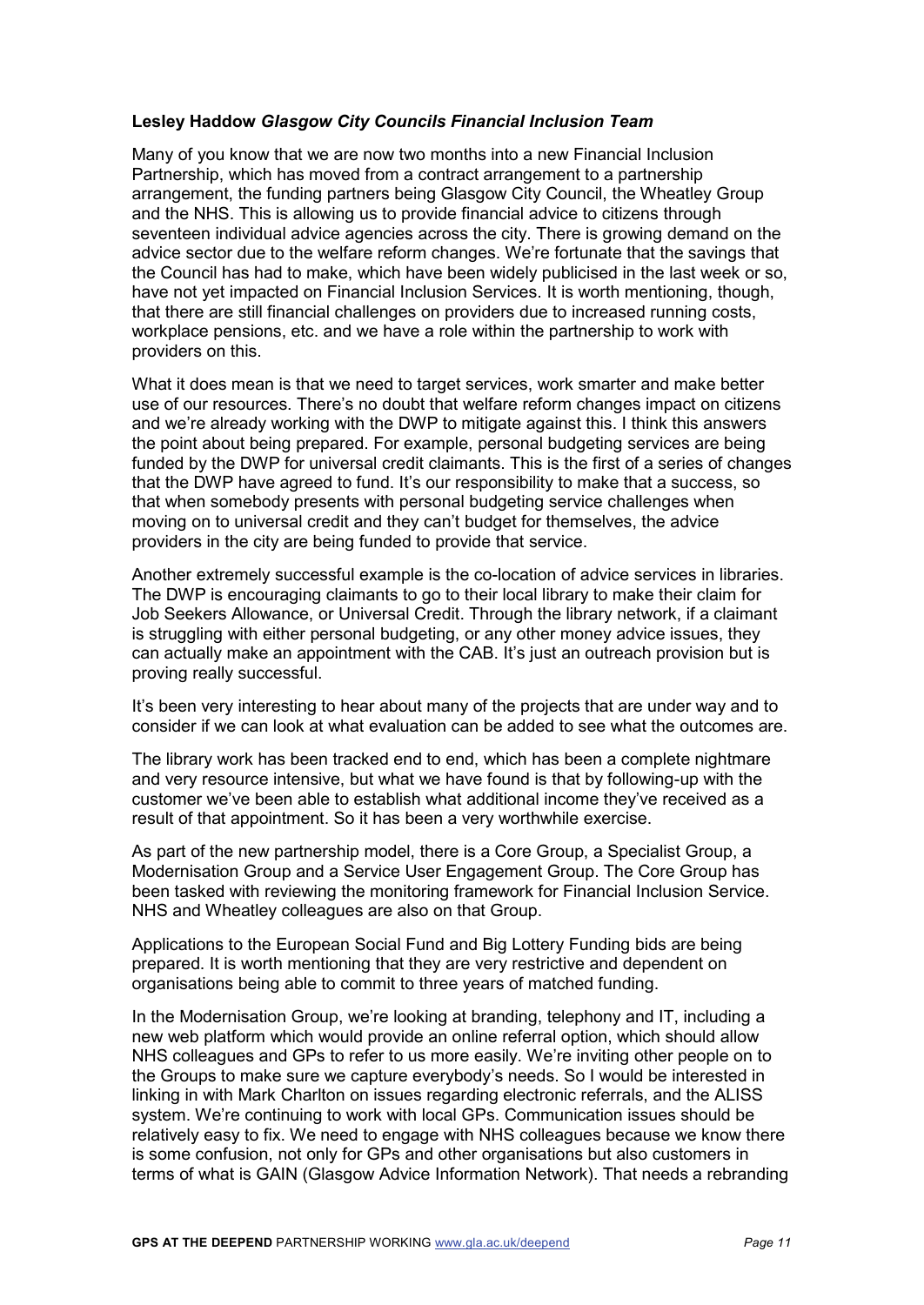exercise. I also wonder if there are opportunities for the Council to help in providing information on the outcome of appeals.

The West Lothian model seems to be a complete success, especially in accessing GP patient data. In terms of the scalability of the model in Glasgow, it would be a significant challenge. The Financial Inclusion Partnership currently funds eighty five full time equivalent staff across the city. There are about a hundred and sixty GP practices in Glasgow.

Another option is to centralise resources and access patient data from there, using Welfare Rights Advisors to support PIP applications. Because of the increase in workload due to the welfare reform changes, the challenge is how best to service the clients that need those services, and in some cases centralising seems to us as being the way ahead. As long as we have the correct access points for customers to be able to access services, we're fairly convinced that that's the right thing to do because we are being inundated with enquiries for outreach provision. For example, foodbanks are constantly contacting us. Obviously there's a need there, or customers wouldn't be turning up at foodbanks. Even though funding is in place for the next three years, we are still up against a lot of challenges in terms of delivering the service for the same money.

#### **Jackie Erdman** *Corporate Inequalities Team, NHS Greater Glasgow and Clyde*

I'm here to day on behalf of Fiona Moss who chairs the Financial Inclusion Group for the NHS GGC area. The Group coordinates good practice and several initiatives have come out of that Group, particularly in terms of giving patients information about welfare reform e.g. Healthier Wealthier Children and the SLAB-funded project in the North West

The tool kit is a great idea. We should look at whether and how patients' records can be accessed to help prepare PIP applications. We shouldn't lose the link between welfare reform and employability because at the end of the day the people that we're working with have got aspirations beyond claiming benefits. We know that low pay is a huge issue, so it's not just people who are on out of work benefits, it's also people who are claiming in work benefits who are in a very precarious position. The elephant in the room is engagement with the DWP. Do we have and use opportunities to say how policies are impacting on our workloads and our patients? I was staggered to learn that GPs are not paid for the ESA113 form. In terms of renegotiating the GP contract that should be on the table because it is obviously having a huge impact on GP workload.

We need to counter the implicit assumption that people who are applying for benefits are malingerers as this is seldom the case. Patients' views are very important. We need to capture their voice.

It's hard to explain to people why one GP practice will charge sixty pounds for a letter and another won't charge anything.

The final thing from me is "What is the role of the NHS in tackling poverty?" Do we all agree that the NHS should be trying to tackle poverty in our day to day work? If so, how is that going to be funded? The Deep End point is that as long as we have a flat distribution of GP resources it doesn't look like the kind of health service that wants to tackle poverty. So we really do need to make our voices heard on this and, most important, to make our patient's voices heard also.

#### **Sharon McIntyre** *Wheatley Housing Group, Glasgow*

The Wheatley Housing Group is the biggest social landlord in Scotland but not the only social landlord in Glasgow. In Glasgow there are sixty nine registered social landlords.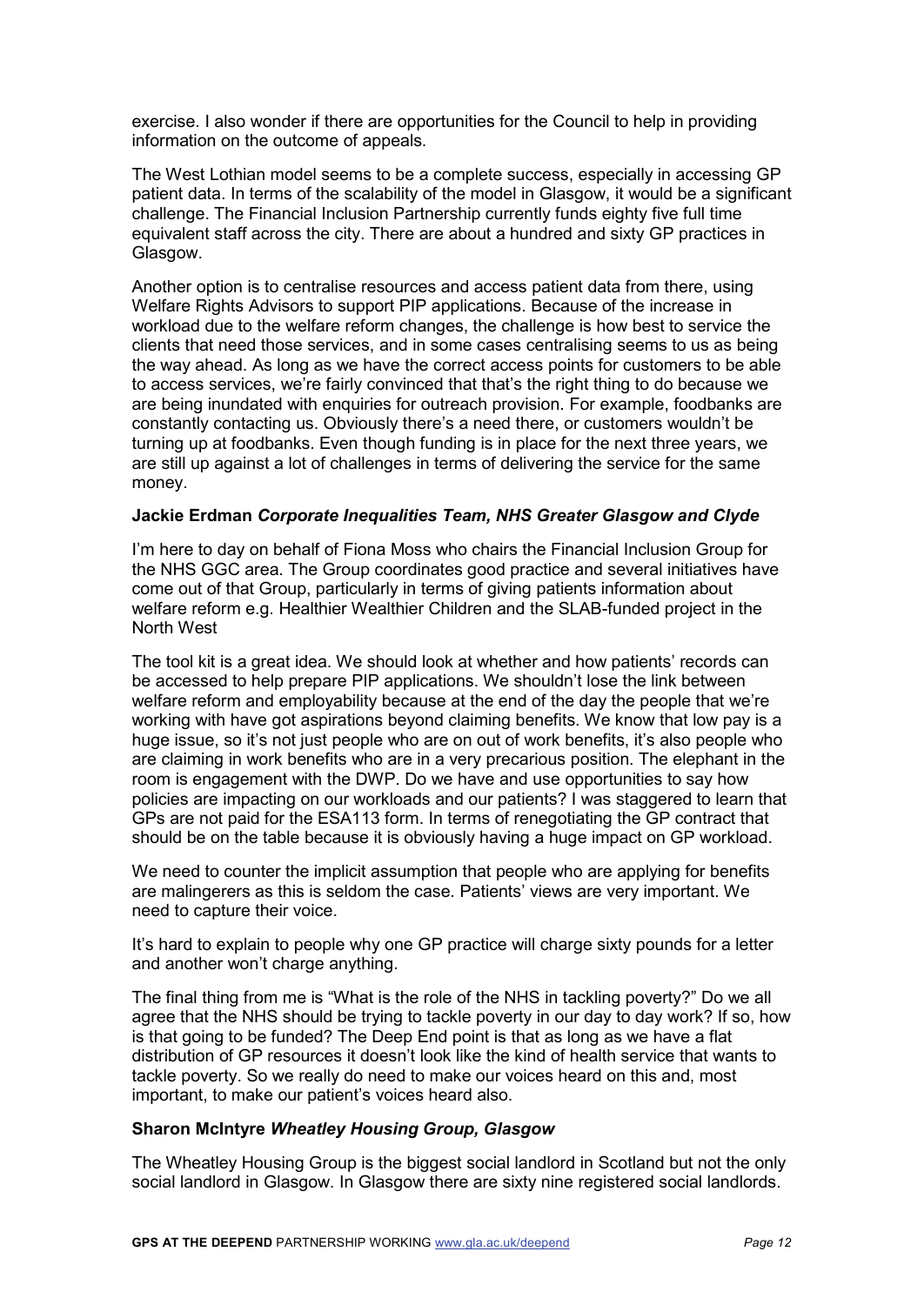Glasgow is unique in having such a high number of Registered Social Landlords (RSLs) that make up the social housing market. That said, Wheatley Housing Group does have the biggest tenant population in Glasgow, which includes Glasgow Housing Association, Cube and Loretto social housing. With a combined tenant population of 40,000-45,000 tenants, we have a very high number of tenants who rely on benefits and who are stuck in low paid employment i.e. in work poverty. For us housing and welfare are very closely related. We are crucially aware that many tenants vitally depend on welfare support to be able to maintain their tenancies. Therefore, we have carved a significant role of providing welfare advice, information and support for ourselves through a significant investment in the Financial Inclusion Partnership, and the creation of our own Welfare Rights Information and Advice Team, a Fuel Advisory Team and Tenancy Support Team. We have also developed products and services that make a real difference to the lives of our tenants i.e. hardship fund, eat well food packages, recycled furniture packages etc.

The big issue for housing in general is that it isn't regarded in national policy arenas as having the ability to make transformational change to people's circumstances through the provision of welfare advice and support. As a housing group, we have a key role in the Glasgow-wide Poverty Leadership Panel where we see housing as being integral to tackling poverty, not only on a local scale but also a national scale. We don't just want nice houses for people to live in, we want people to have great lives in those houses and to achieve those aspirations of 'great lives' we need to work very closely with Health, Local Authorities, and third sector partners. We believe in working collaboratively with partners outwith our own world of housing in order to make macro change. We're a big investor in welfare services and, we're serious about tackling poverty and working better together to meet our common aims of housing, health and wellbeing.

# <span id="page-16-0"></span>**QUESTIONS TO THE PANEL**

#### **Question (unidentified)**

The suggestions about other people looking at the records and helping to complete applications and appeals sound very practical and useful. If someone from a service wanted to go in and look at GP records, would there be lots of obstacles to that, or do our information sharing protocols allow that to happen?

#### **Answer (unidentified)**

There is already a model in place in improving the cancer journey, with a joint advisor who has access to NHS records.

#### **Answer from Maria Duffy**

Patients have to give their consent and sign a mandate. Then, in general practice all we need to do is find a room, but it would need to be in the practice. I don't think we'd want information to go out of the practice. It could be extracted from the records but I don't think we'd want the records to leave the practice because of confidentiality issues about where it goes after that but if the patients consent is there I don't see an issue. We copy records all the time and send them to people so long as the patients consent is there, it's their record.

#### **Question (unidentified)**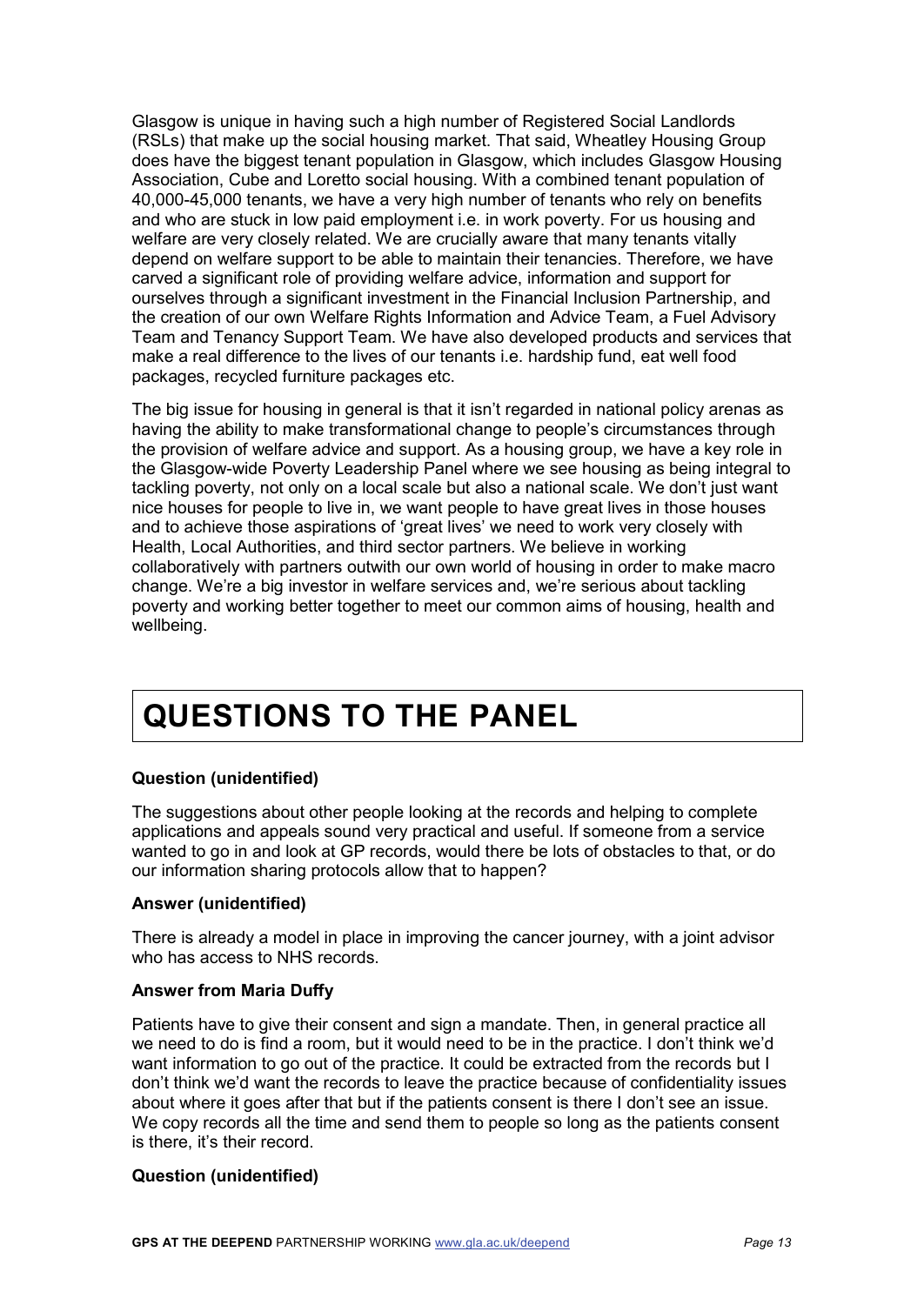How would GPs like to receive feedback? We do a variety of things in the North East sector, including regular email updates, team meeting visits and breakfast events. Is there any of them that would work in your experience?

#### **Answer from Maria Duffy**

A very simple letter saying "Dear Doctor, we managed to save X amount of money for this patient", that's all we need. We don't have time to go to meetings. It's unrealistic to expect that, because every morning and afternoon we have fifteen patients, house calls, phone calls, lots of bits of information, hundreds of emails. So I think something very simple might get our attention. If we saw it on our electronic system, we'd think "That's positive feedback, yeah that was worthwhile, that's helped my patient, probably a lot more than prescribing X, Y or Z for them". So yes, something very simple like that.

In my local CHP there are protected learning events every six months and I know that some of you have been involved in attending these events and trying to let people know what you're doing so that the GPs, practice nurses and other people in the Primary Care Health Team are using your services. But I don't know how well attended they are, particularly by GPs, because I know that at my own CHP events I'm likely to choose clinical topics. I'm not likely to choose benefits topics just because in terms of ongoing educational needs that is not top of my list, although it's important.

So feedback should be done very simply and quickly, in a letter just saying this is how much money we've managed to find this patient that they're entitled to that they wouldn't have had had we not appealed.

#### **Answer (unidentified)**

Currently the systems that are in place make it difficult to provide such individual feedback, because of the length of time it can take for the cases to be processed. But maybe that's something that we could look at.

#### **Answer from Petra Sambale**

In Possil we have feedback from the Employability Service every three months in which we get the list of patients we referred and then a spreadsheet showing whether they have attended. When they get discharged, we also get a letter and that's useful. We can read it, circulate it to the doctor who referred and that's probably what's best for us.

I don't want to complain all the time but we really are facing a crisis in General Practice at the moment. The fall back mechanism for all services is "Go and see your GP". That might seem logical, but we are really reaching breaking point. I would say that for every patient I see I probably don't see five patients, or I miscount the diagnosis at the end. In our practice, for example, we have made a decision that we can't do these appeal letters when patients come in because we need to concentrate on medically sick patients. Similarly, we can't use our appointments for seeing patients to give PIP evidence because we have so many really, really sick people that need to be seen.

I think you should always end with a positive note. When I started fifteen years ago in Possilpark we didn't have any of these services, so it's great and quite often when I ask what about money advice it's either housing, or the local CAB, or they've seen one of my colleagues has referred already. So I think it's really quite good to see that we have the services on our finger tips and that we can refer and that is something we didn't have ten years ago, so that is fantastic.

#### **Comment from Rukhsanna Jabbar**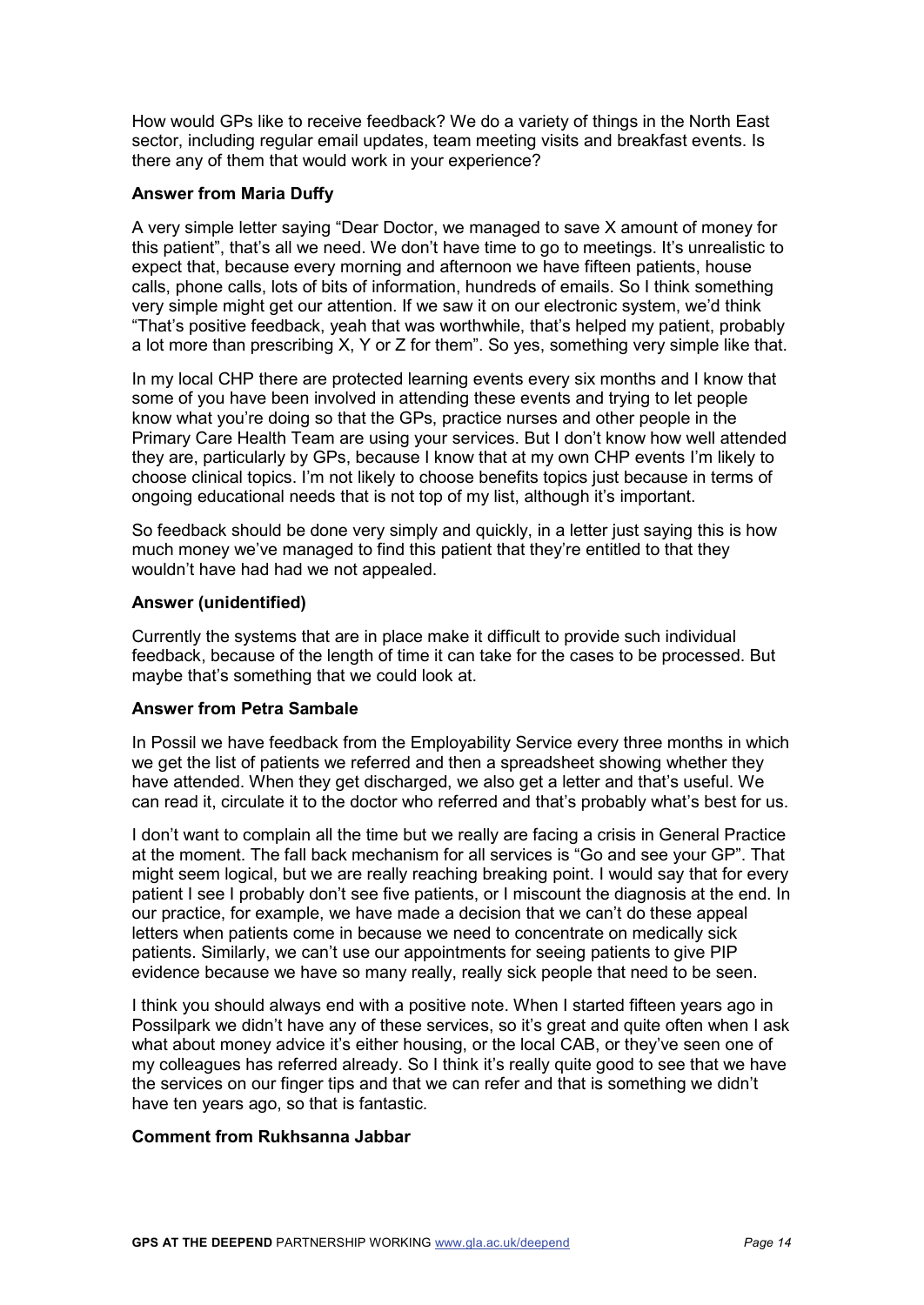I work for Jobs and Business Glasgow in a project called the Bridging Service. We work with clients who are unemployed living in the Glasgow area and we cover employability in the widest sense possible. So as long as a person has an aspiration to go back into work we provide a service. A lot of the work involves dealing with low mood and confidence building, working with clients on a one to one basis and putting them forward for personal development training.

I'm surprised that employability has not been embedded within Financial Inclusion Advice. We work very closely the local Health Improvement Team, trying to bring employability into the frame. I totally understand where the GPs are coming from in terms of letters and advice. We make referrals to Financial Inclusion Services on behalf of clients via our access to NHS Financial Inclusion. I think the Bridging Service is a good bridge for GPs to lessen their burden and take on some of the work in addressing barriers of health and well-being and building up skills and vocational training.

#### **Comment (unidentified)**

We're very lucky within the North West in that we have an occupational therapist as part of our team who can help them take first steps in considering what patients can and can't do.

#### **Comment from Sharon McIntyre**

Working in partnership with the Council and NHS, we (the Wheatley Housing Group) have introduced a new service called 'My Great Start' for all new tenants joining our group in Glasgow. Our aims include financial capability, and ensuring all new tenants have the tools they need as they start up a new home with us. We help them help themselves with money management (budgeting, savings), moving to less expensive forms of credit, energy awareness, getting into jobs/progressing in jobs etc. We've also developed a tool called The Cost of Running Your Home, which helps people see what they need to watch out for, in terms of the hidden costs of running a home.

Through the MGS service we encourage tenants to register with a GP and dentist to ensure their health and wellbeing is an important focus for them in their new homes. The big challenge is how we help bridge services for people in our communities across sectors and partners. We are all aware of the need for better integrated approaches to tackle fragmentation and the post code lottery.

When we set up My Great Start, we felt lucky to be able to put the brakes on and look at who's doing what, and where. The service tries to build on what is already working in our communities. It's important to step back, to know what is happening and what is changing

#### **Question from Lorna Kelly**

Has the Financial Inclusion Partnership the opportunity to look at some of those connections a bit more?

#### **Answer from Lesley Haddow**

Under the modernisation agenda we're reviewing all the referral pathways, to find out what the customer, patient, citizen actually need and to make sure they're referred on to the right route. Keeping up to date is a challenge. What we would like to do under the modernisation agenda is to make sure there's one point of contact for everybody, to self-assess and see what information and advice they can get. Hopefully, that's where we can include employability advice because we work closely with Jobs and Business Glasgow. That's something that GPs could maybe make use of and we will engage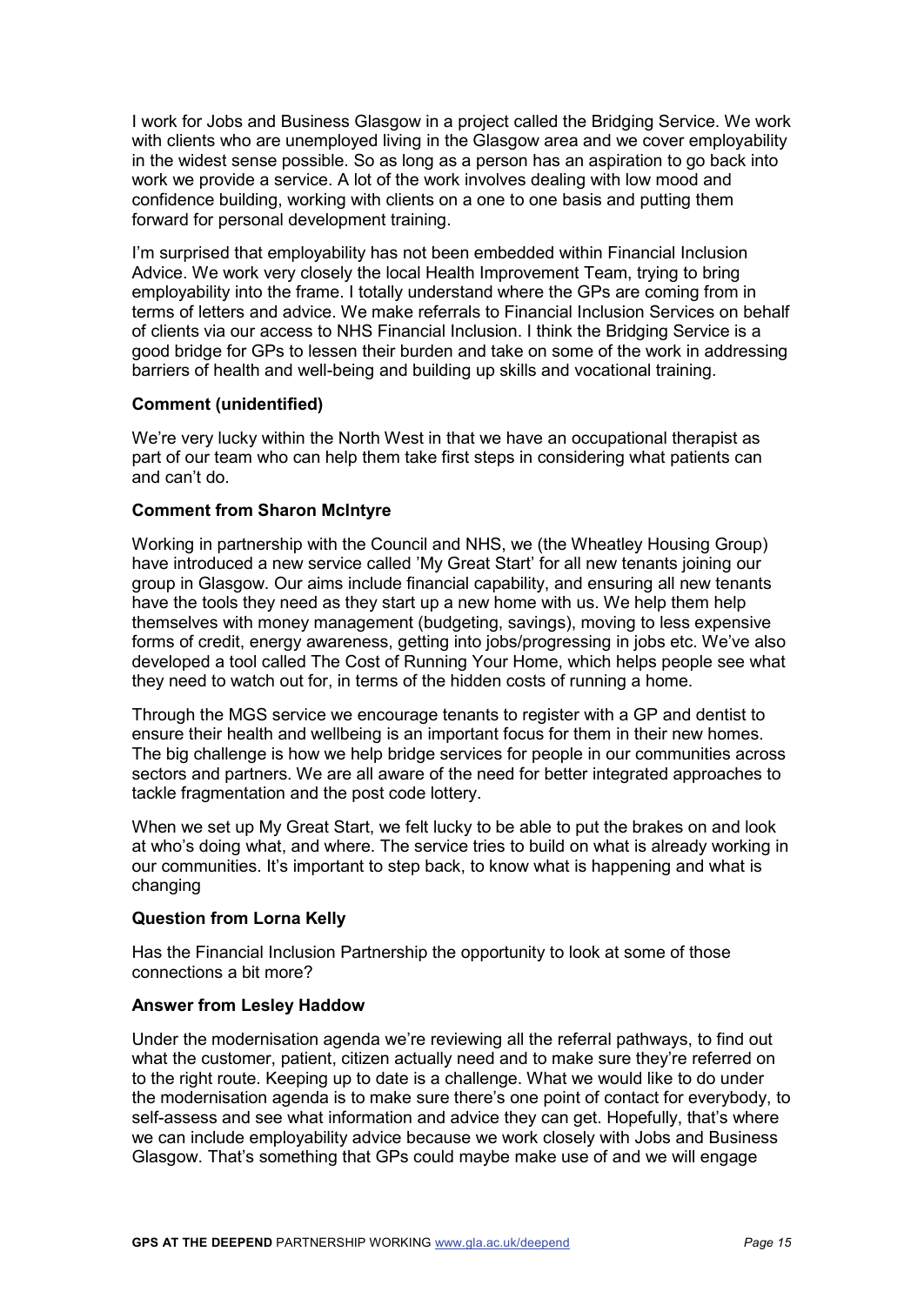with GPs as well as our other partners in Health when we're looking at that area of the partnership.

#### **Question from James Egan**

There was a question around the Inverse Care Law which a lot of people in primary care are well versed in. It would be good to get the panels view on whether or not we have an inverse care challenge when it comes to the advice landscape in the city, in terms of are we really making sure that those who the most vulnerable and the most in need of advice are actually getting access to it?

#### **Answer from Sharon McIntyre**

The people who most need welfare support tend not to approach their landlord first. One of the positive developments which we are leading on is the Young Person's Financial Inclusion Development Partnership. We know that young people do not take up traditional means of information and advice, especially vulnerable young people who are coming out of care, or from chaotic backgrounds. Our aims through this group are to provide that desperately needed financial information and advice and also housing advice and health advice in a joined up holistic way. We're pleased that the Financial Inclusion Partnership has centred on a few priority groups which as a landlord we will benefit from reaching.

It's young people who are hard to reach, and us – partners/services - who are hard to reach. We need to do more together to serve collectively our most disadvantaged residents and communities.

#### **Answer from Lesley Haddow**

What we've done is create a group of specialist work streams and each of us has an opportunity to lead in those. The Wheatley Group are leading on under twenty fives. There are also groups on Domestic Violence, BME, Mental Well-being, In Work Poverty, Homelessness and Housing Options and Financial Capability. The Groups involve not only funders and providers but also stakeholders such as young people. Also, one of the thematic groups is Service User Engagement, so if any business case goes up for approval, in terms of developing a new service, we ask for young people's views, in terms of what they think should be delivered. We also push everything through the Service User Engagement Groups to bring in an even wider group of stakeholders, such as community groups, to make sure that we are developing the right service for the right people.

#### **Answer from Jackie Erdman**

I think this was why there was a lot of interest in engaging the Health Service in Financial Inclusion and Employability Advice because a lot of vulnerable people that maybe don't engage with other services have a GP and that's where the issues will come up. It's a cross over between universal and targeted approaches. We're all talking about targeting but we're also in the world where lots of people that weren't at risk of poverty before are now at risk. There's been a lot of work in Glasgow to make sure Financial Inclusion Services are more evenly distributed in the city but if you go too far down the targeting route then there's the whole gradient of health with people falling down to the bottom. So yes, targeting and reaching the right people is important but the beauty of health services are that they're universal and they can pick up people who might not obviously be at risk.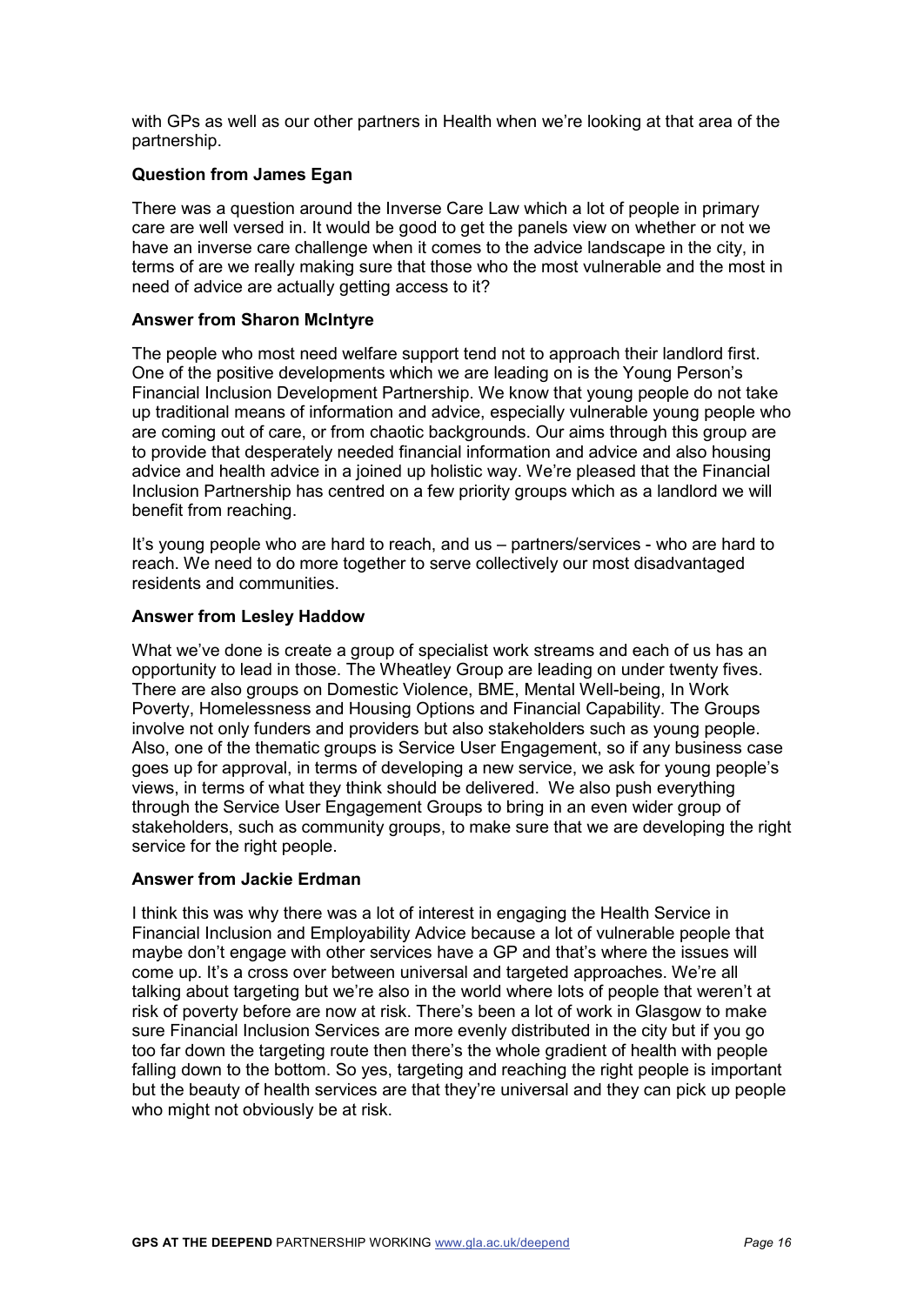#### **Answer from Petra Samable**

The best services are the services that take into account how vulnerable our patients are. We often forget that that it might be easy for me to go into a CAB office and see a worker. What I didn't know is that at the CAB office you see each time a different worker but what my patients need is developing trust because they've been knocked off so many times that if they don't get a chance to build up continuity and trust with the worker they won't come back.

This morning for example, our GP trainee went out to visit an elderly patient with cancer and asked who could help fill out a form to get extra benefits. The patient didn't want to ask his family, but he has a tremor and can't write properly himself, so he asked our doctor to it, but again we don't have the time. So we were discussing how to get him quickly into the system. Following patients through, making sure that the whole journey is covered and providing continuity is the only way we get the most vulnerable on board, accepting that they might not attend but following them up assertively. That is what we need and that is quite often what falls down because our resources are so stretched that I'm quite glad if I have somebody who doesn't turn up, because I can catch up, but at the end of the day these are the most vulnerable patients and we need to help them.

# <span id="page-20-0"></span>**CLOSING COMMENTS**

#### **Paul Pearson**

We're all interested in the same thing, about patients, or clients, and how do we move people forward? I think for a lot of us it's so big and there's so much pressure on the system, but with a will and meetings like this we can try and smooth over a lot of the issues. Simply meeting and talking can lead to improvements between services. So again, where's the will, there's a way. Think positive because we're going to have to work better together.

#### **Jackie Erdman**

There is an opportunity with the health and social care integration. A lot of the discussion this afternoon has been about better coordination. I think we need to use the current changes as an opportunity to get more people around the table, more people from health, including district nurses, practice nurses, pharmacists and so on to get that wider primary care team supporting the agenda.

#### **Maria Duffy**

Although GPs may not be able to do the work we might be able to facilitate the work being done by others, so that might be a way forward.

#### **Lesley Haddow**

What we can take away on behalf of the Partnership under the modernisation agenda is hopefully that we can provide clearer pathways into the service. Also I'm keen to look into the model of information sharing if there is a secure way of doing it. Even if we only do it as a pilot exercise, it would be interesting to look at.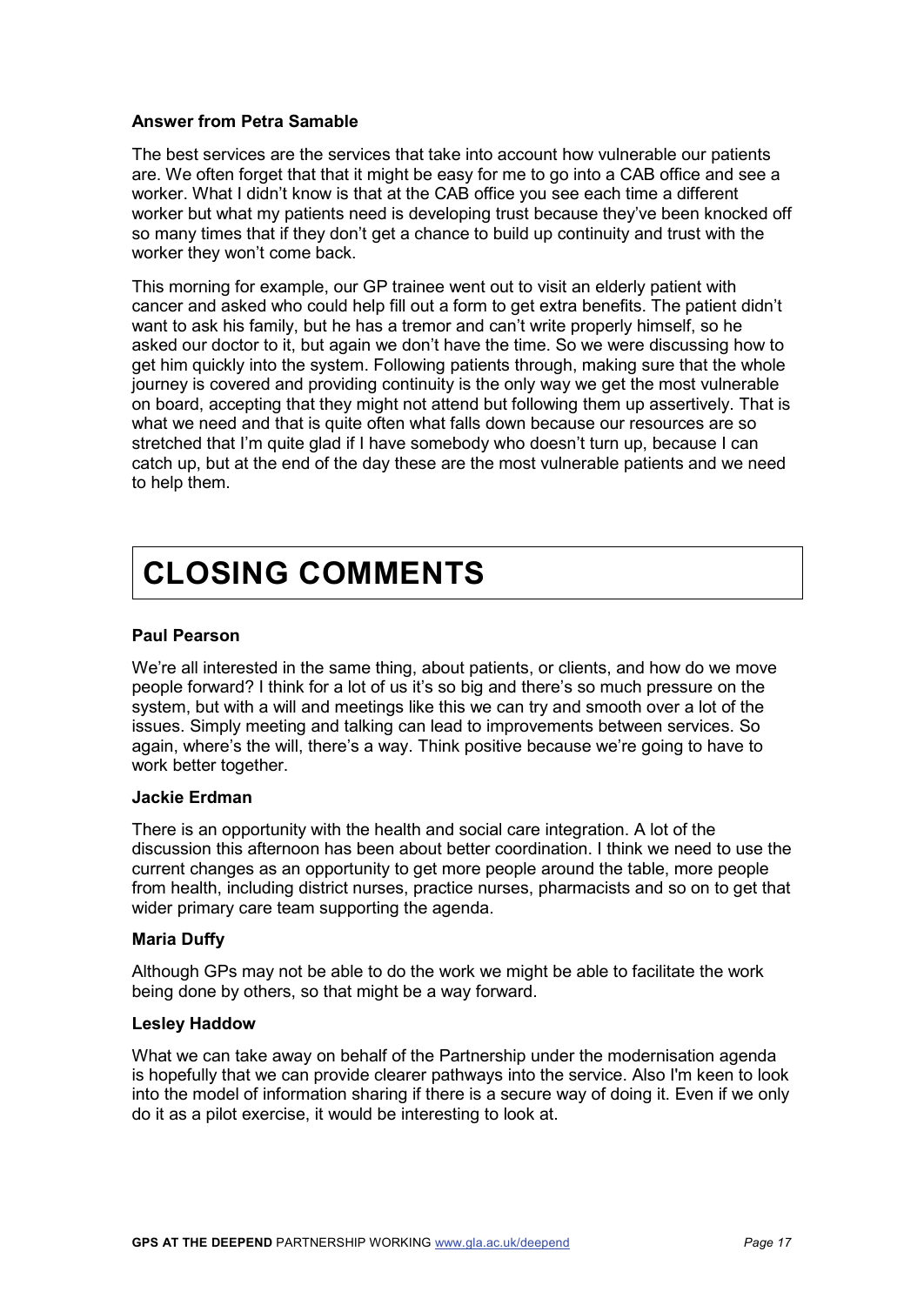#### **Sharon McIntyre**

In terms of the Wheatley Housing Group we are interested in how we develop better relationships with health, at a local level because Deep End practices are where a lot of our tenants are. We and many RSLs across Glasgow have our own welfare provision that serve tenants in those communities – we are keen to see how we can be more cohesive in what we offer in terms of welfare advice to benefit our tenants, patients, residents. We have already developed local tools (welfare benefit GP template) to help streamline information required by GP's for our tenants with PIP applications/appeal etc. We are looking at ways in which we could have a direct dialogue. People who may be afraid to approach their landlord will go and trust a GP, so how can we work together to provide the best positive results for our tenants, patients, residents?

## <span id="page-21-0"></span>**CLOSING REMARKS**

#### **Graham Watt**

When we met last year, I remember looking at the room, with probably more people last time than this time. Then and now, I'm seeing a lot of people with public sector salaries, in comfortable positions. It was our responsibility then to do a good job for the citizens of Glasgow who are facing financial calamity and I think that's still true, especially with PIP looming. In a years' time how will we have done in relation to PIP? How will we know, not just individually but collectively?

It's been a very interesting year and we've rather stuttered through it. As with anything that starts uncertainly, there have been good things and not so good things. We learn by trial and error, that's how systems develop, not by grand design.

After a slow start, progress has picked up, as reported at this meeting. The Glasgow Centre for Population Health has been absolutely key, providing the continuity that's allowed us to survive the stuttering start. I hope the Centre will continue to provide the coordination and continuity that's needed for what we're engaged on, which is a complicated exercise in joint working. It's difficult. Everyone is working in particular circumstances often with imperatives and lines of accountability that are powerful in themselves but also in perverse ways a constraint and impediment to doing the right thing. That continues to be a challenge but we're in a stronger place than we were a year ago because relationships are growing.

In general practice there is quite a sophisticated understanding of relationships and how you make them productive, based on mutual understanding and respect. With good experiences and with confidence you develop trust and you move on to the next thing. That's beginning to appear in the relationships between the various parties here. I think we have a better understanding of each other and that is a better basis for joint work.

I'm coming at it from a Deep End point of view and have to observe that there are many fewer GPs here than last year. I think that's because the system is under more pressure than it was last year. So we have representative GPs, just two here today, and one of the challenges is to consider how to spread what's been said here to the wider group of GPs so that they are aware of what's happening.

A key message today was that embedding advice, whether in libraries or in practices, seems for some people to be a pre-requisite for services that are acceptable and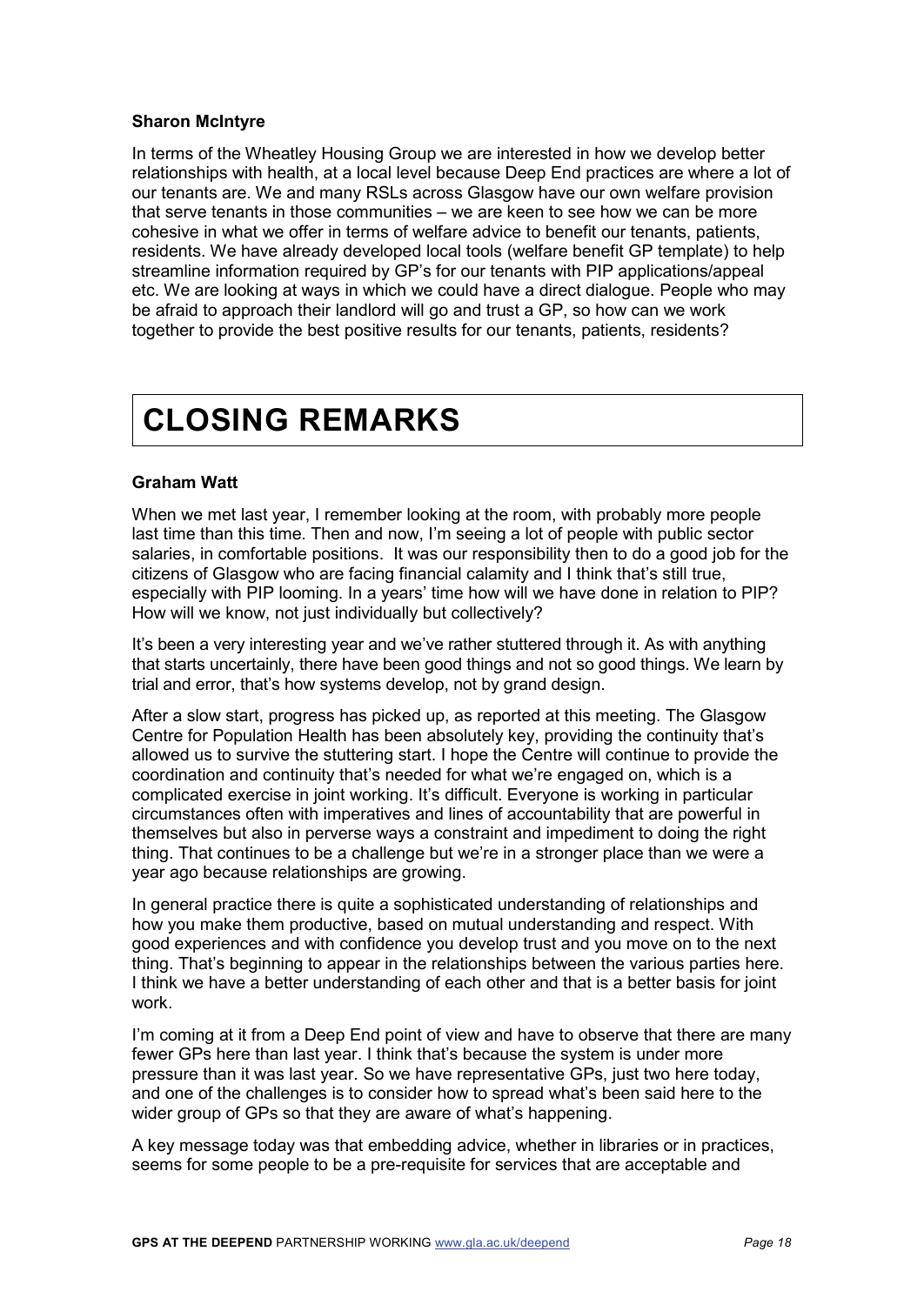accessible. That ties in with a lot of Deep End experience and is a very important message.

Access to records is not going to happen unless there's trust established between people who know each other. That has to come first.

One of the consequences of getting to know people better is that you can disagree in the nicest possible way. I respect the argument for centralisation but I'm also concerned about it. In General Practice we are dealing the whole time with centralised services which do very good work to their own standards but leave lots to be done elsewhere.

We talk about services being patient centred, but what is the patient the centre of? Sometimes it's a professional conceit. Often the patient is not in the centre but in the middle of a whole lot of centres, each of which have got to be accessed and requires skills to do so.

The Inverse Care Law is important. You can't tell by simply being busy that you're being busy with the right things, or with the right people. There is the question of patient agency and whether people will access and use services. Our experience in the Deep End is that many patients require services to be near at hand, to be available quickly and to be familiar for them to be taken up. I'm sure that's true for financial advice as well.

There's an argument for centralisation for people who can access centralised services but there's another category of person who won't do that and for whom we need the embedding of advice and support within practices. If we can't do it overnight and everywhere why can't we do some experiments and see whether it works or not?

There were some familiar messages today. There's a lot of information around and the challenge is to spread it. There's variation between practices that needs to be addressed through improved information and the establishment of norms that people feel uncomfortable being different from.

The comments from Housing about linking with general practices are well taken and I look forward to that.

It was great to learn what has been happening in Edinburgh. Our experience in the Deep End is that there is often lots to learn from that direction. The Christmas party test is an interesting new yard stick of the quality of joint working relationships.

Finally, there is DWP engagement and making our voice heard. If we have experience of working in the front line, that other people don't have, there's a responsibility to find our voice is and make it heard.

Abuilding project is required but not the big one at the Southern General, based on bricks and mortar. Our building programme is based on relationships, on the human resource. We need to produce something as ambitious as the new hospital but which is based on how we work together collectively across organisations to make the system work better for the citizens of Glasgow.

<span id="page-22-0"></span>In summary, the report card after one year is that we've made good progress, we've made good relationships and we're moving in the right direction but these things are only important if we continue to do them and to be more productive next year. Otherwise we've made just a small start. We've gone too far to go back, so we have to go forward now.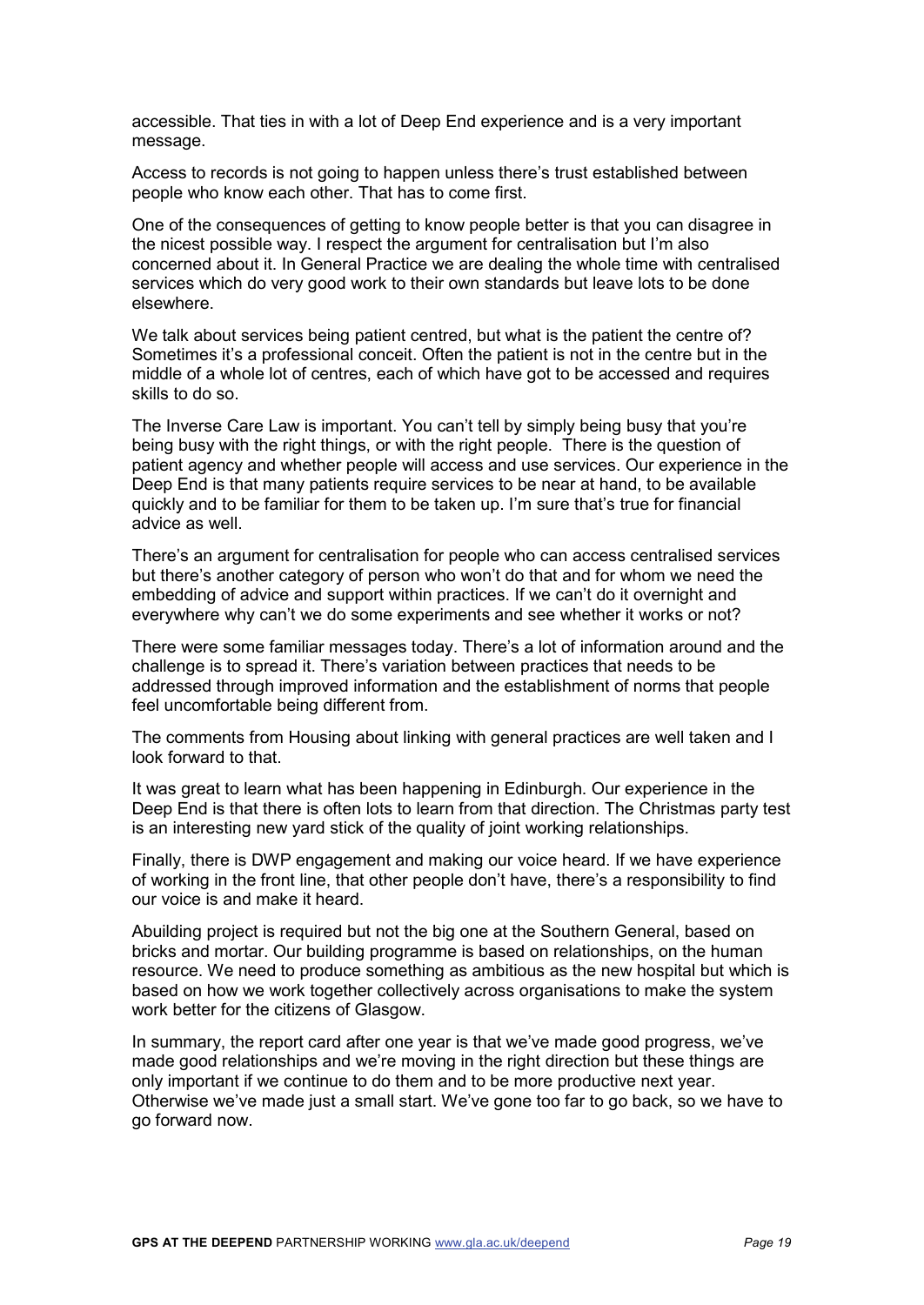# <span id="page-23-0"></span>**ANNEX A** PARTICIPANTS AT THE MEETING IN JUNE 2015

| <b>Breannon</b>   | <b>Babbel</b>        | <b>University of Glasgow</b>                     |
|-------------------|----------------------|--------------------------------------------------|
| <b>Sandra</b>     | <b>Barber</b>        | <b>NHS GG&amp;C</b>                              |
| Jane              | <b>Beresford</b>     | <b>NHS GG&amp;C</b>                              |
| <b>Kate</b>       | <b>Burton</b>        | <b>NHS Lothian</b>                               |
| <b>Mark</b>       | <b>Charlton</b>      | The ALLIANCE                                     |
| <b>Geraldine</b>  | <b>Cotter</b>        | <b>Money Matters</b>                             |
| Linda             | de Caestecker        | <b>NHS GG&amp;C</b>                              |
| <b>Maria</b>      | <b>Duffy</b>         | <b>Pollok Health Centre</b>                      |
| <b>James</b>      | Egan                 | <b>Glasgow Centre for Population Health</b>      |
| <b>Jackie</b>     | <b>Erdman</b>        | <b>NHS GG&amp;C</b>                              |
| <b>Helen</b>      | <b>Fallowell</b>     | Maryhill & Possilpark CAB                        |
| <b>Edwina</b>     | <b>Fitz-Williams</b> | Glasgow City CHP - South Sector                  |
| <b>Chris</b>      | <b>Gourlay</b>       | The ALLIANCE                                     |
| <b>Alan</b>       | Gow                  | <b>Glasgow Carers Forum</b>                      |
| <b>Dr Richard</b> | Groden               | <b>Tollcross Medical Centre</b>                  |
| <b>Lesley</b>     | <b>Haddow</b>        | <b>Glasgow City Council</b>                      |
| <b>Claire</b>     | <b>Hardie</b>        | <b>Jobs &amp; Business Glasgow</b>               |
| Greig             | <b>Inglis</b>        | <b>Glasgow Centre for Population Health</b>      |
| <b>Rukhsanna</b>  | <b>Jabbar</b>        | <b>Jobs &amp; Business Glasgow</b>               |
| Lorna             | <b>Kelly</b>         | <b>Glasgow Centre for Population Health</b>      |
| <b>Alison</b>     | Linyard              | <b>Glasgow Centre for Population Health</b>      |
| <b>Sarah</b>      | <b>Littler</b>       | <b>University of Edinburgh</b>                   |
| <b>Emily</b>      | <b>McCurrie</b>      | Glasgow City CHP - North West Sector             |
| Carol             | <b>McGurin</b>       | <b>Eastbank Conference &amp; Training Centre</b> |
| <b>Margaret</b>   | <b>McIntyre</b>      | <b>Greater Pollok CAB</b>                        |
| <b>Sharon</b>     | <b>McIntyre</b>      | <b>Wheatley Group</b>                            |
| Laura             | <b>McMahon</b>       | <b>Drumchapel CAB</b>                            |
| <b>Claire</b>     | <b>Montgomery</b>    | Maryhill & Possilpark CAB                        |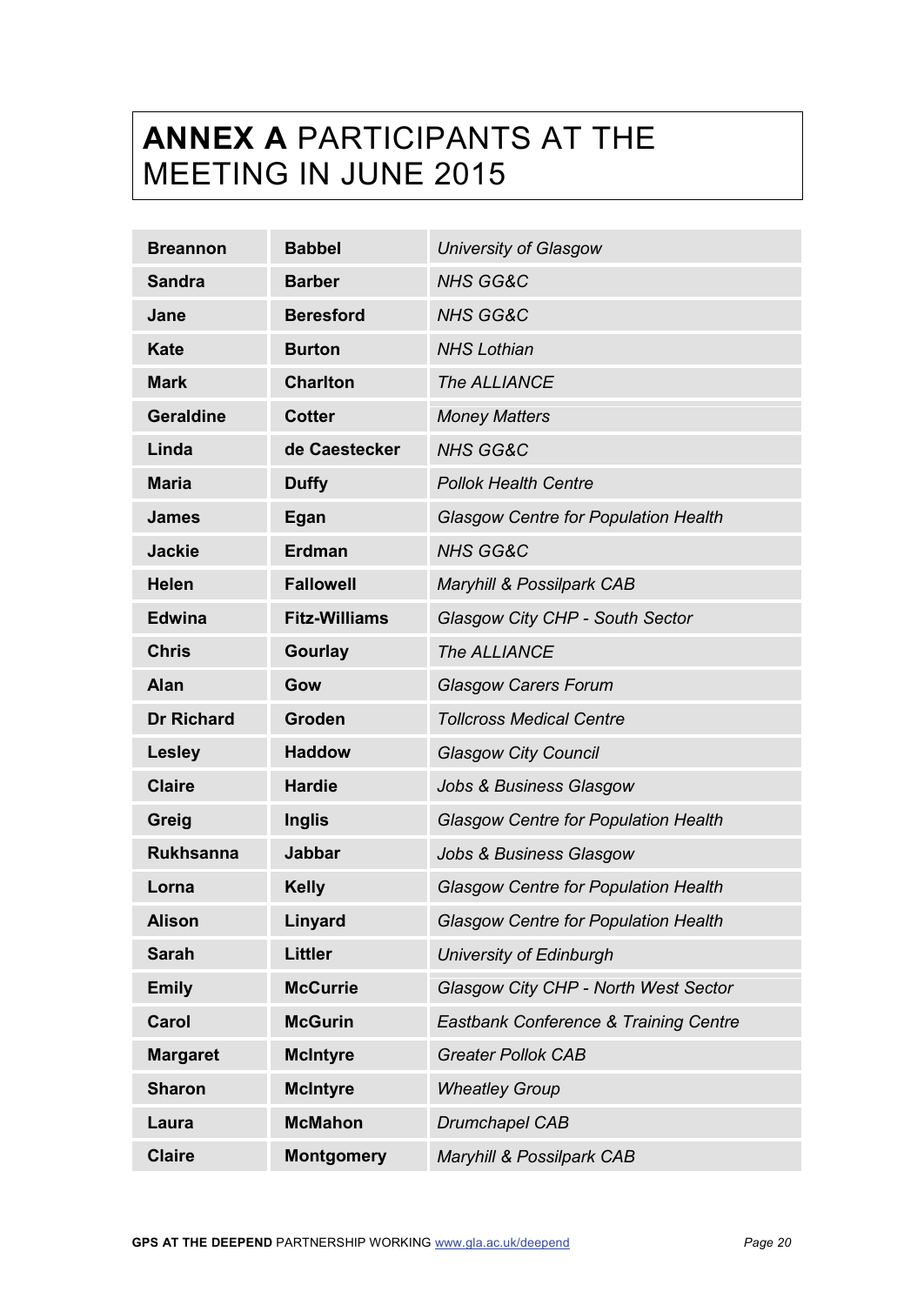| <b>Frank</b>  | <b>Mosson</b>   | <b>Bridgeton CAB</b>                        |
|---------------|-----------------|---------------------------------------------|
| <b>Kelly</b>  | <b>Mulhern</b>  | <b>Possilpark Health &amp; Care Centre</b>  |
| Lynn          | <b>Naven</b>    | <b>Glasgow Centre for Population Health</b> |
| Hugh          | <b>O'Neill</b>  | <b>Drumchapel CAB</b>                       |
| Cathy         | <b>Rice</b>     | <b>NHS GG&amp;C</b>                         |
| Lyn           | <b>Ryden</b>    | <b>Carr Gomm</b>                            |
| <b>Petra</b>  | <b>Sambale</b>  | <b>Keppoch Medical Practice</b>             |
| <b>Roddy</b>  | <b>Samson</b>   | <b>Granton Information Centre</b>           |
| <b>Noreen</b> | <b>Shields</b>  | <b>NHS GG&amp;C</b>                         |
| <b>Jamie</b>  | <b>Sinclair</b> | <b>Glasgow City Council</b>                 |
| <b>Hazel</b>  | <b>Smith</b>    | <b>Glasgow Housing Association</b>          |
| John          | <b>Thomson</b>  | Glasgow City CHP - North West Sector        |
| Graham        | <b>Watt</b>     | University of Glasgow                       |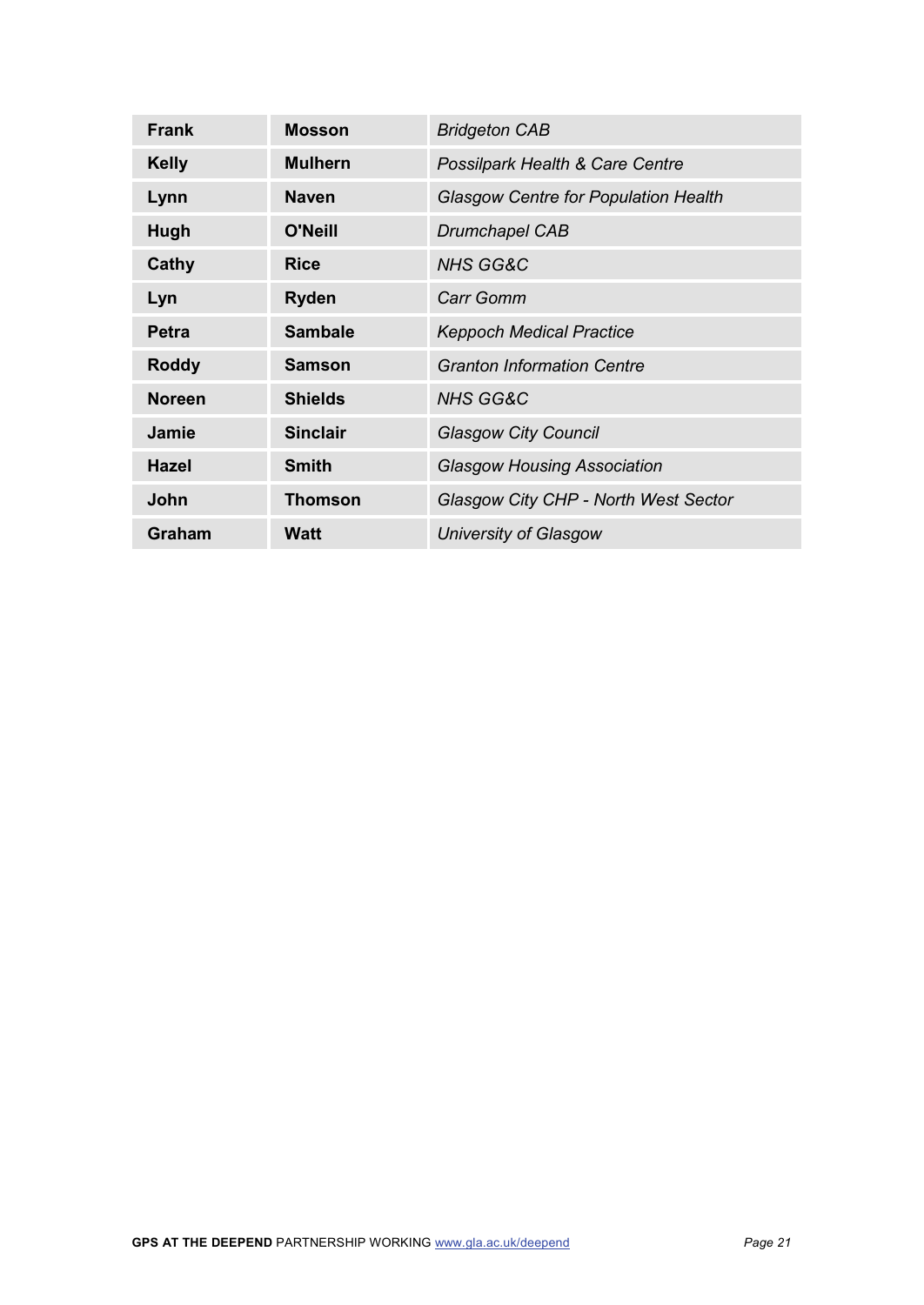### <span id="page-25-0"></span>**ANNEX B** SAMPLE TOOLKIT FOR GENERAL PRACTICES

### **Benefits toolkit for the Keppoch Practice**

#### 1. **The Local Money Advice Service**

Maryhill and Possilpark Citizen's Advice Bureau, Possilpark branch 160-162 Saracen Street Possilpark Glasgow G22 5AS. General enquires telephone: 0141 xxx yyyy

Drop-in times Tuesdays and Thursdays 10.00–15.30 *Advise patients to attend as early as possible to secure appointment, 09.30 by the latest*

Drop-in sessions take place at the Maryhill office: 25 Avenuepark Street Glasgow G20 8TS Telephone: 0141 xxx yyyy

Please note In the case of financial emergency, direct patient to the CAB dropin session, or complete money advice referral form (see below) and telephone the CAB administration team to inform them that this patient requires an urgent appointment.

Admin team telephone: 0141 xxx yyyy

#### **2. Money Advice referral procedure**

Money Advice referral form is available on DOCMAN in practice documents under 'money advice.'

Paper form is completed by the GP, and picked up from reception by the local CAB. Patients should be seen in approximately 2 weeks following referral to this service.

#### **3. The benefits system and GPs: an overview**

The Benefits System; A short guide for GPs (DWP, 2013). Available from: [https://www.gov.uk/government/uploads/system/uploads/attachment\\_data/file/2](https://www.gov.uk/government/uploads/system/uploads/attachment_data/file/249923/gp-benefitguide.pdf) [49923/gp-benefitguide.pdf](https://www.gov.uk/government/uploads/system/uploads/attachment_data/file/249923/gp-benefitguide.pdf)

See also [http://www.gla.ac.uk/media/media\\_419088\\_en.pdf](http://www.gla.ac.uk/media/media_419088_en.pdf)

#### **4. Benefits teaching resource for GP trainees**

See [http://www.gla.ac.uk/media/media\\_419088\\_en.pdf](http://www.gla.ac.uk/media/media_419088_en.pdf)

#### **5. Templates for benefits forms**

Templates for ESA and PIP forms – See [http://www.gla.ac.uk/media/media\\_419088\\_en.pdf](http://www.gla.ac.uk/media/media_419088_en.pdf)

#### **6. Welfare reforms notices for patients**

PIP waiting room notice – See [http://www.gla.ac.uk/media/media\\_419088\\_en.pdf](http://www.gla.ac.uk/media/media_419088_en.pdf)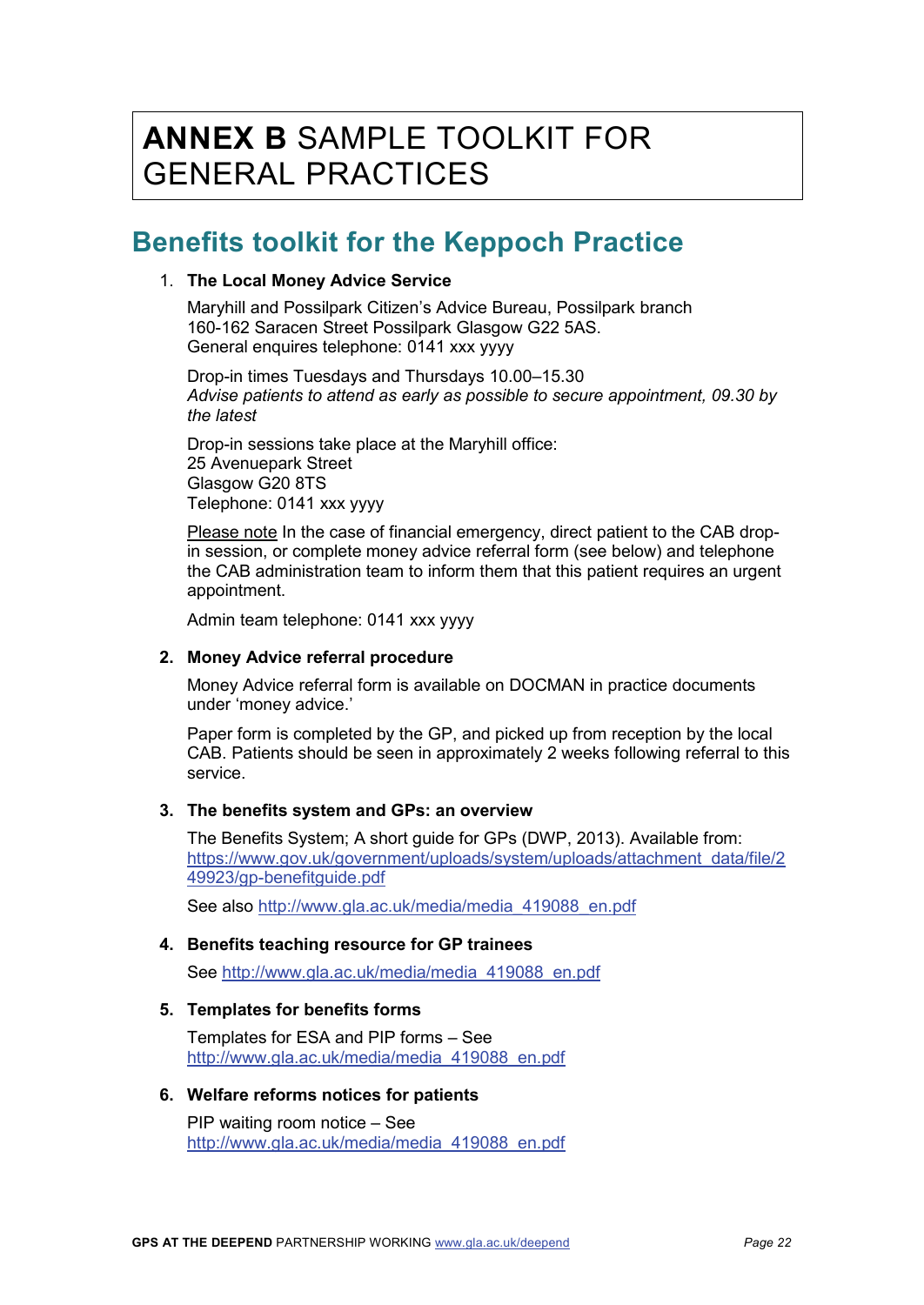### <span id="page-26-0"></span>**Case study 1**

### *Embedded advice worker at Possilpark Health Centre*

This particular client was one of the earliest referrals that I received on this project, and she was referred to me because she had multiple debts and was really struggling financially. Simply meeting the basic needs of life was incredibly difficult when I first saw her; she was struggling to pay her rent, and did not have enough money for food. She has two young children, so she was particularly distressed at being unable to provide for them. As you can imagine, her mood was very low, she wasn't sleeping properly, and she was very tearful.

The main things we did were to maximise the client's income, which was quite timeconsuming and complex in this particular case, because her immigration status changed after she was referred to me. However, she's now getting everything she's entitled to, which has significantly increased her income and made life a lot easier. We also arranged token payments to her creditors, which means there's no longer a large chunk of her income going out every month to meet high repayments. The client's creditors are satisfied with this arrangement, so the client benefits because she's no longer getting letters all the time, she's no longer getting phone calls from creditors, and the peace of mind that that gives a lot of clients is really quite significant.

She now has a realistic budget, so she knows that she can meet the basics, she knows that her family is going to be OK, and that she can afford to feed them. She has more income now, so she's paying back her rent arrears which is a top priority, and something that was really worrying her, understandably. Her mood has lifted and she's now planning for the future.

She's actually still a client of mine because she's had some other changes of circumstances recently, so we're looking at doing some budgeting sessions now, one to one, so that with her changed circumstances she can financially plan for those and hopefully not get into difficulties in the future.

### **Case study 2**

### *Embedded welfare advisor in Lothian*

This case study is a thirty nine year old man who has been homeless for the last two years. So he's been sofa surfing. He was made homeless because of rent arrears, he's got mental health problems, he's been in and out of work, usually in low paid insecure employment and he also has substance use problems. He's also had a medical history of head injury, epilepsy, personality disorder, depression and COPD. His current medication is methadone treatment, antiepileptic drugs, antidepressants and inhalers. That's a fairly typical patient for the sort of person that we're supporting through this project. He was on employment support allowance, he was in the Work Related Activity Group, the WRAG Group, but unfortunately in December 2014 he had aspiration pneumonia and also went into status epilepticus which meant he had to be admitted to intensive care within the Royal Infirmary in Edinburgh. His ESA was being reassessed,